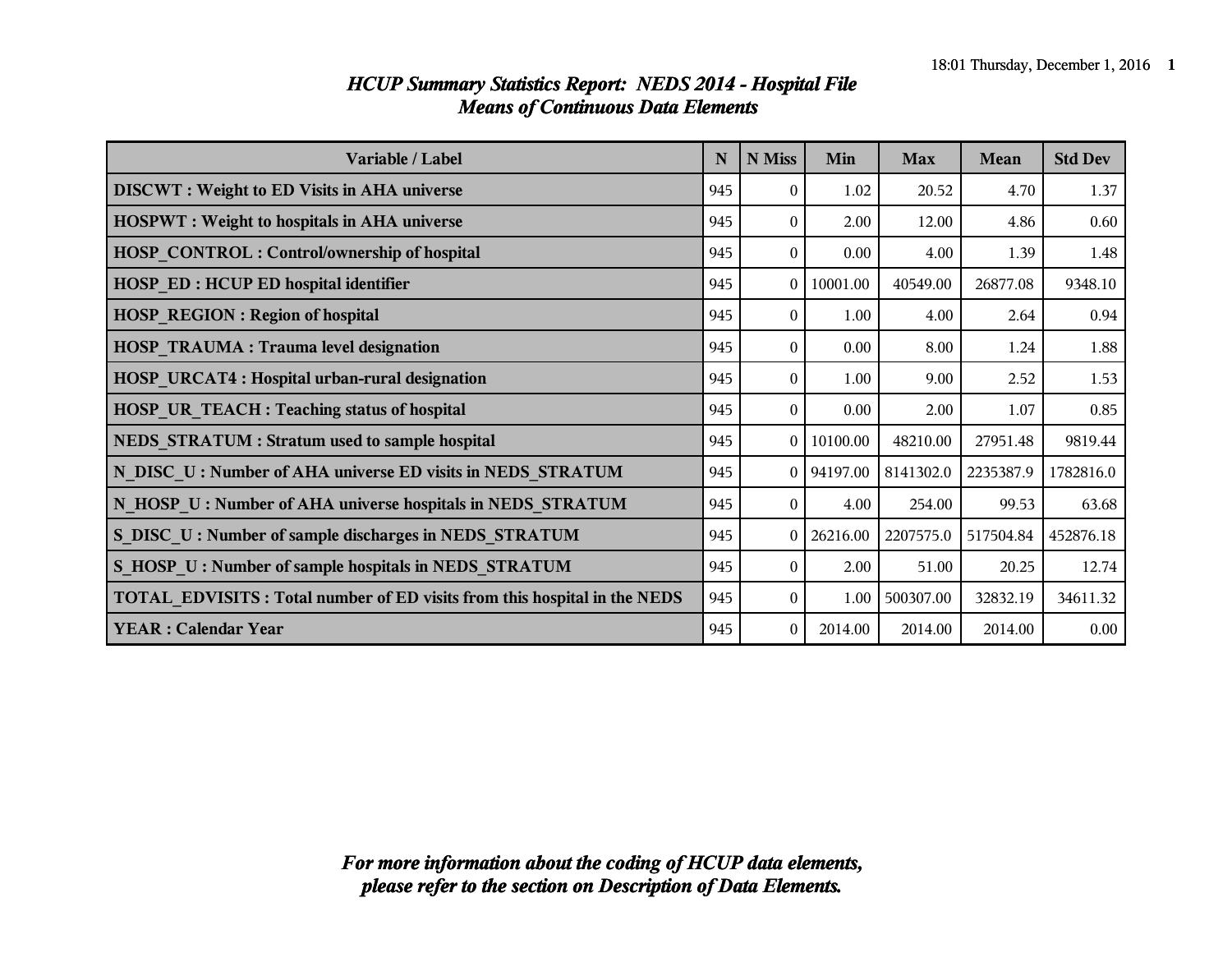### *HCUP Summary Statistics Report: NEDS 2014 - Hospital File Frequency Distribution for DISCWT*

|           | <b>DISCWT</b>   Frequency   Percent |          |
|-----------|-------------------------------------|----------|
| Non-blank | 945                                 | $100.00$ |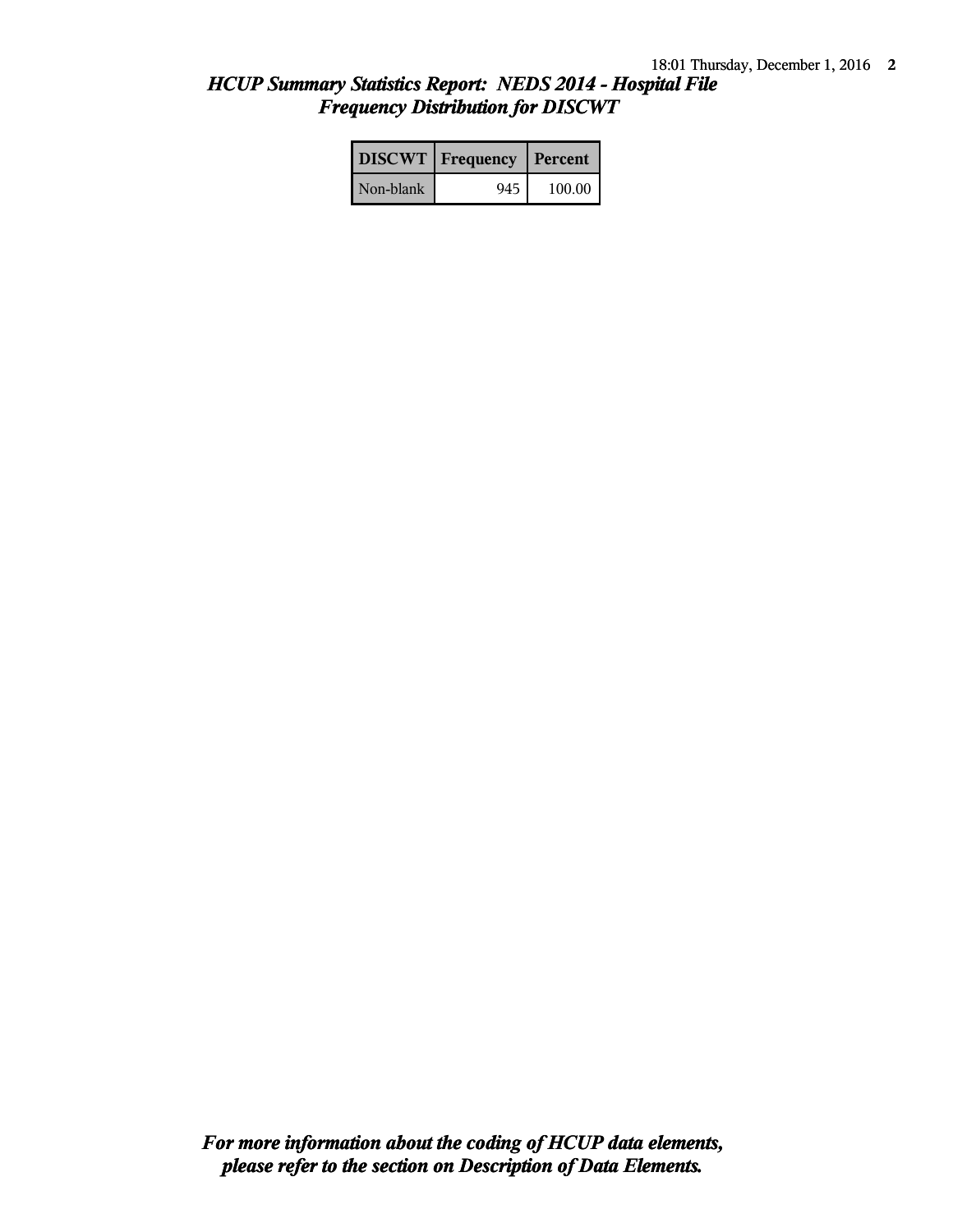# *HCUP Summary Statistics Report: NEDS 2014 - Hospital File Frequency Distribution for HOSPWT*

|           | <b>HOSPWT</b>   Frequency   Percent |        |
|-----------|-------------------------------------|--------|
| Non-blank | 945                                 | 100.00 |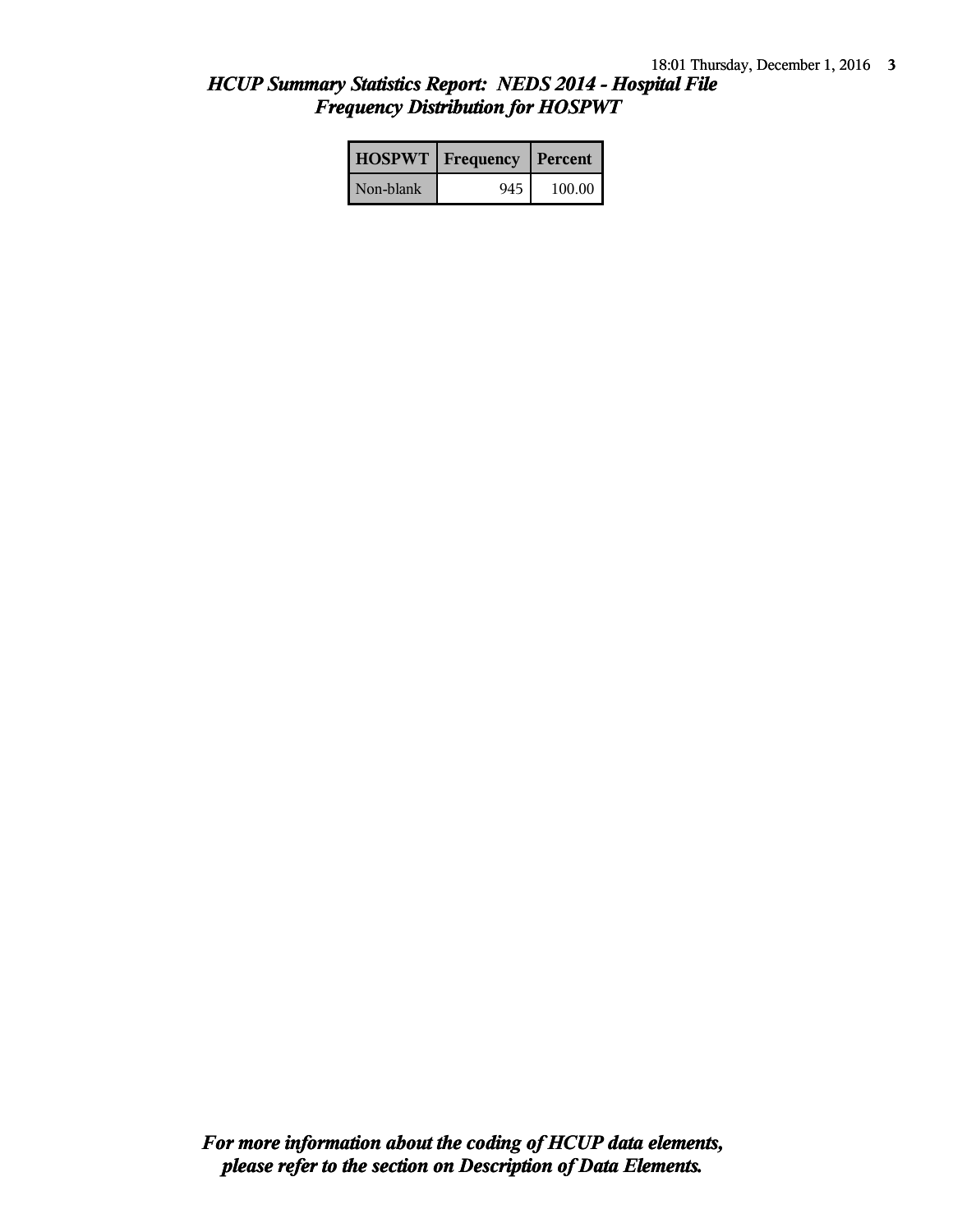# *HCUP Summary Statistics Report: NEDS 2014 - Hospital File Frequency Distribution for HOSP\_CONTROL*

| <b>HOSP CONTROL</b>                           | Frequency | <b>Percent</b> |
|-----------------------------------------------|-----------|----------------|
| 0: Government or private (collapsed category) | 398       | 42.12          |
| 1: Government, non-federal (public)           | 164       | 17.35          |
| 2: Private, not-for-profit (voluntary)        | 139       | 14.71          |
| 3: Private, investor-owned (proprietary)      | 106       | 11.22          |
| 4: Private (collapsed category)               | 138       |                |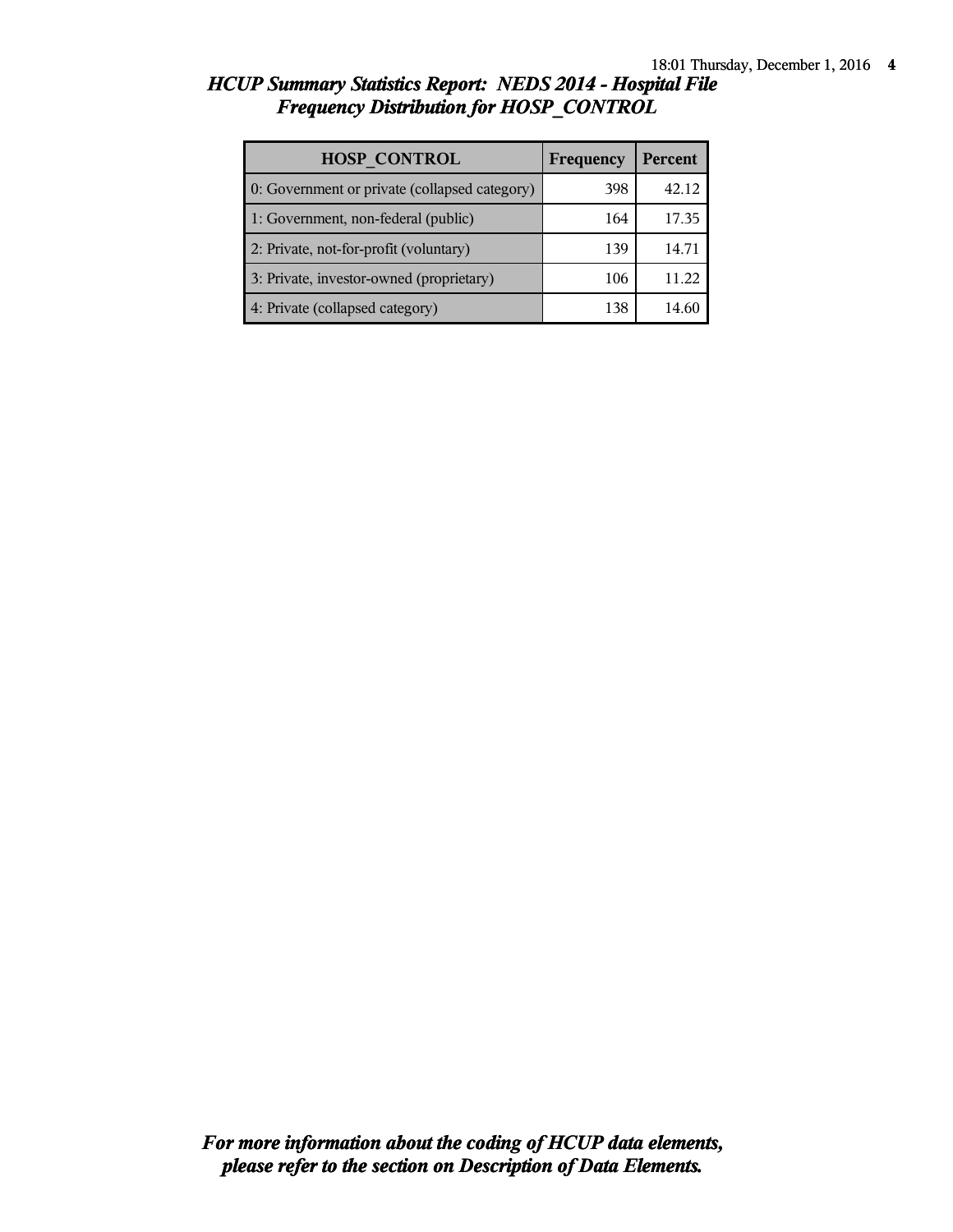# *HCUP Summary Statistics Report: NEDS 2014 - Hospital File Frequency Distribution for HOSP\_ED*

| <b>HOSP ED   Frequency   Percent  </b> |      |        |
|----------------------------------------|------|--------|
| Non-blank                              | 9451 | 100.00 |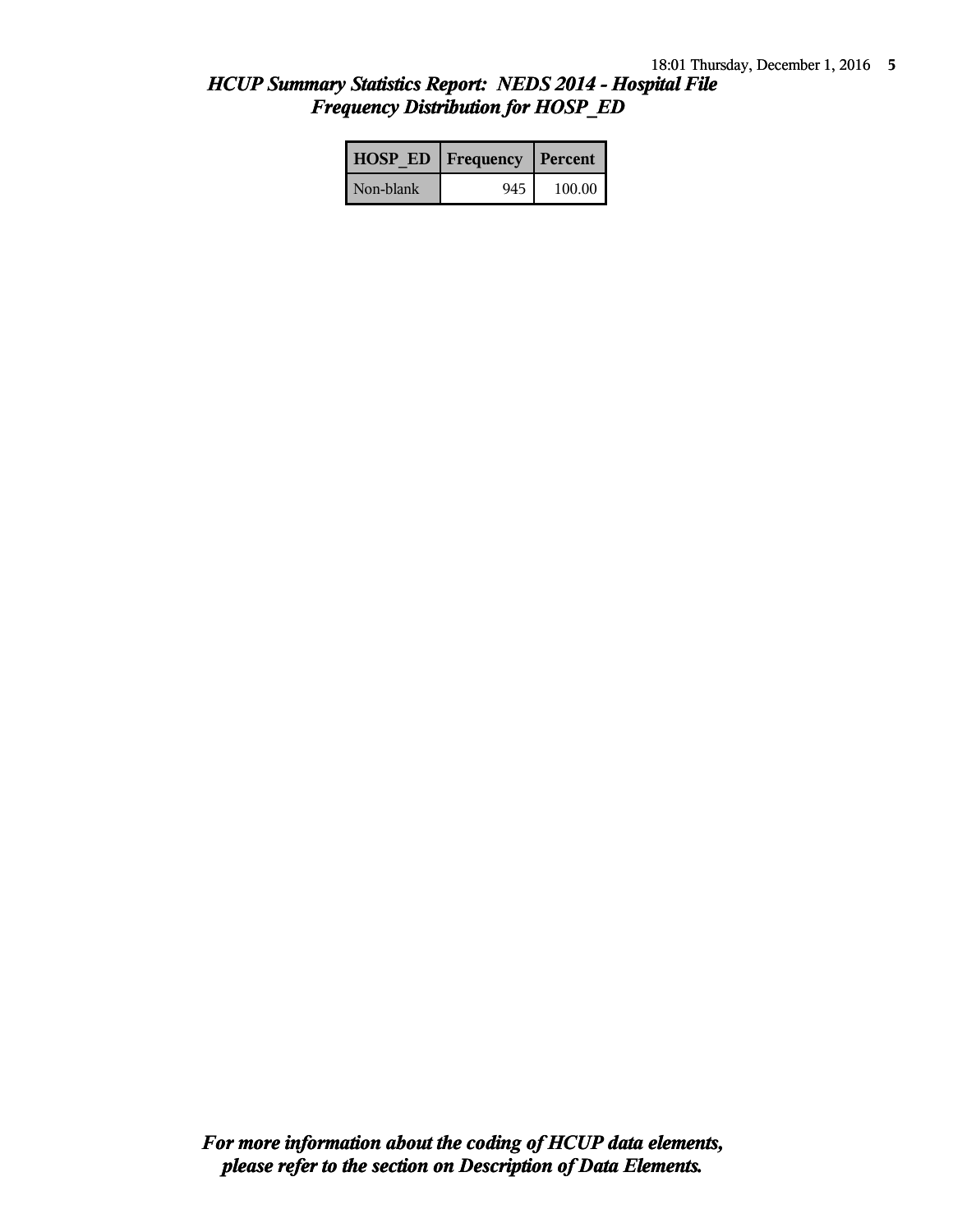| <b>HOSP REGION</b> | Frequency | Percent |
|--------------------|-----------|---------|
| 1: Northeast       | 120       | 12.70   |
| 2: Midwest         | 283       | 29.95   |
| 3: South           | 355       | 37.57   |
| 4: West            | 187       | 19.79   |

### *HCUP Summary Statistics Report: NEDS 2014 - Hospital File Frequency Distribution for HOSP\_REGION*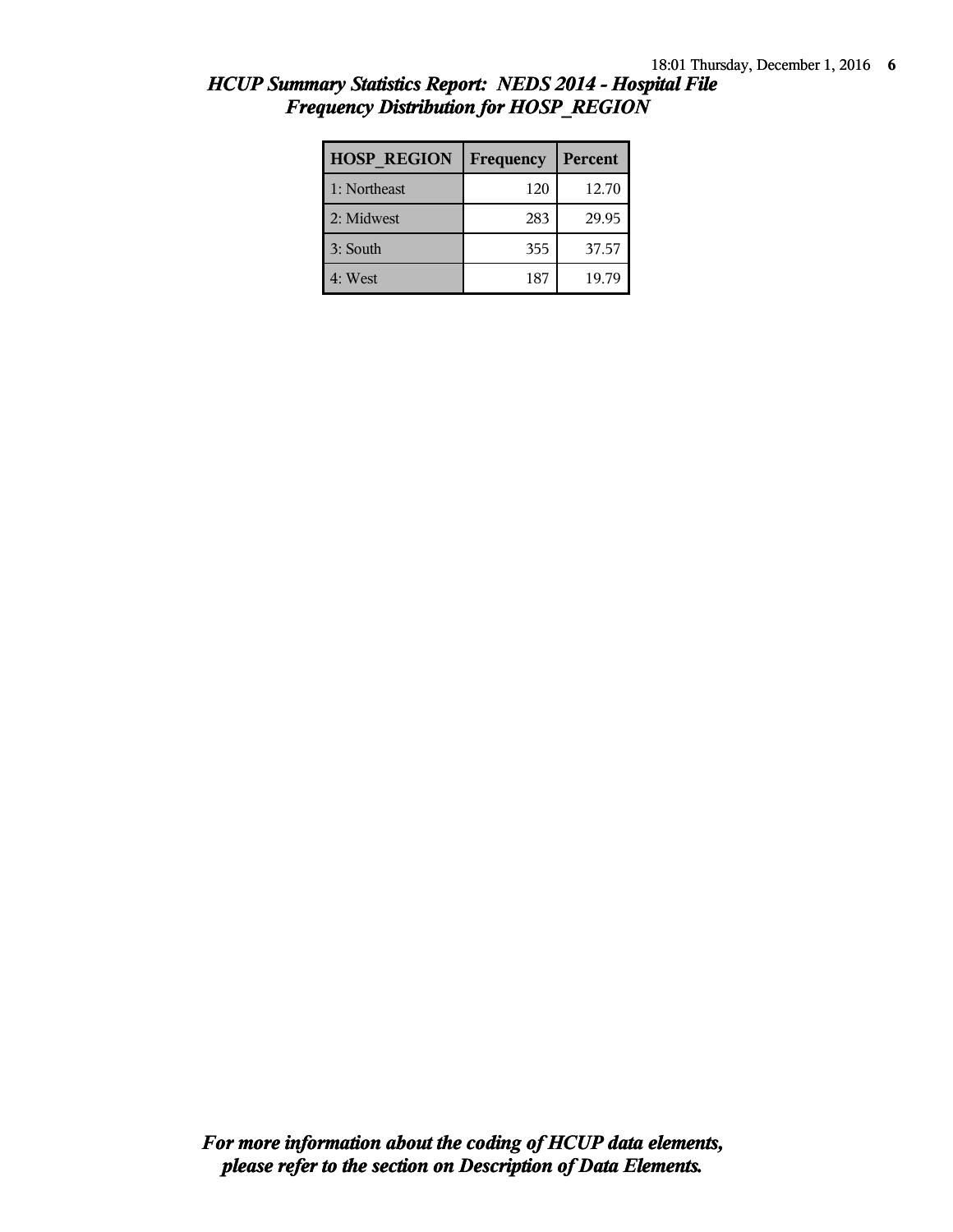## *HCUP Summary Statistics Report: NEDS 2014 - Hospital File Frequency Distribution for HOSP\_TRAUMA*

| <b>HOSP TRAUMA</b>                                          | Frequency | <b>Percent</b> |
|-------------------------------------------------------------|-----------|----------------|
| 0: Non-trauma center                                        | 590       | 62.43          |
| 1: Trauma center level 1                                    | 52        | 5.50           |
| 2: Trauma center level 2                                    | 48        | 5.08           |
| 3: Trauma center level 3                                    | 81        | 8.57           |
| 4: Trauma center level 3 or Non-Trauma (collapsed category) | 152       | 16.08          |
| 8: Trauma center level 1 or 2 (collapsed category)          | 22        | 2.33           |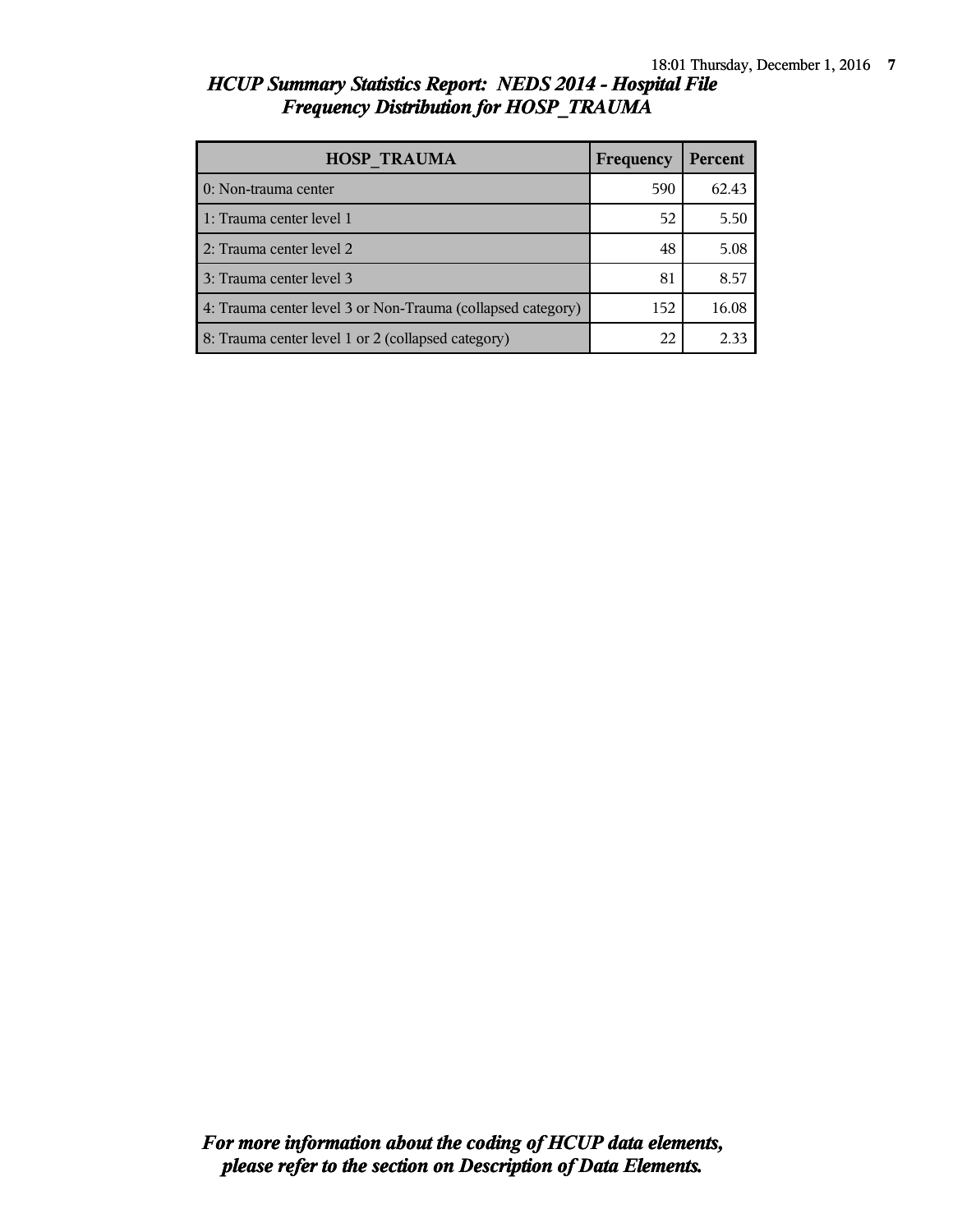## *HCUP Summary Statistics Report: NEDS 2014 - Hospital File Frequency Distribution for HOSP\_URCAT4*

| <b>HOSP URCAT4</b>                                             | Frequency | <b>Percent</b> |
|----------------------------------------------------------------|-----------|----------------|
| 1: Large metropolitan areas with at least 1 million residents  | 305       | 32.28          |
| 2: Small metropolitan areas with less than 1 million residents | 232       | 24.55          |
| 3: Micropolitan areas                                          | 148       | 15.66          |
| 4: Not metropolitan or micropolitan                            | 227       | 24.02          |
| 6: Any urban/rural location $(1-4)$                            | $\leq$ 10 | $***$          |
| 7: Small Metro or Micro areas (2 or 3)                         | $\leq$ 10 | $***$          |
| 8: Metropolitan areas (1 or 2)                                 | 17        | 1.80           |
| 9: Non metropolitan areas (3 or 4)                             | $\leq 10$ | * **           |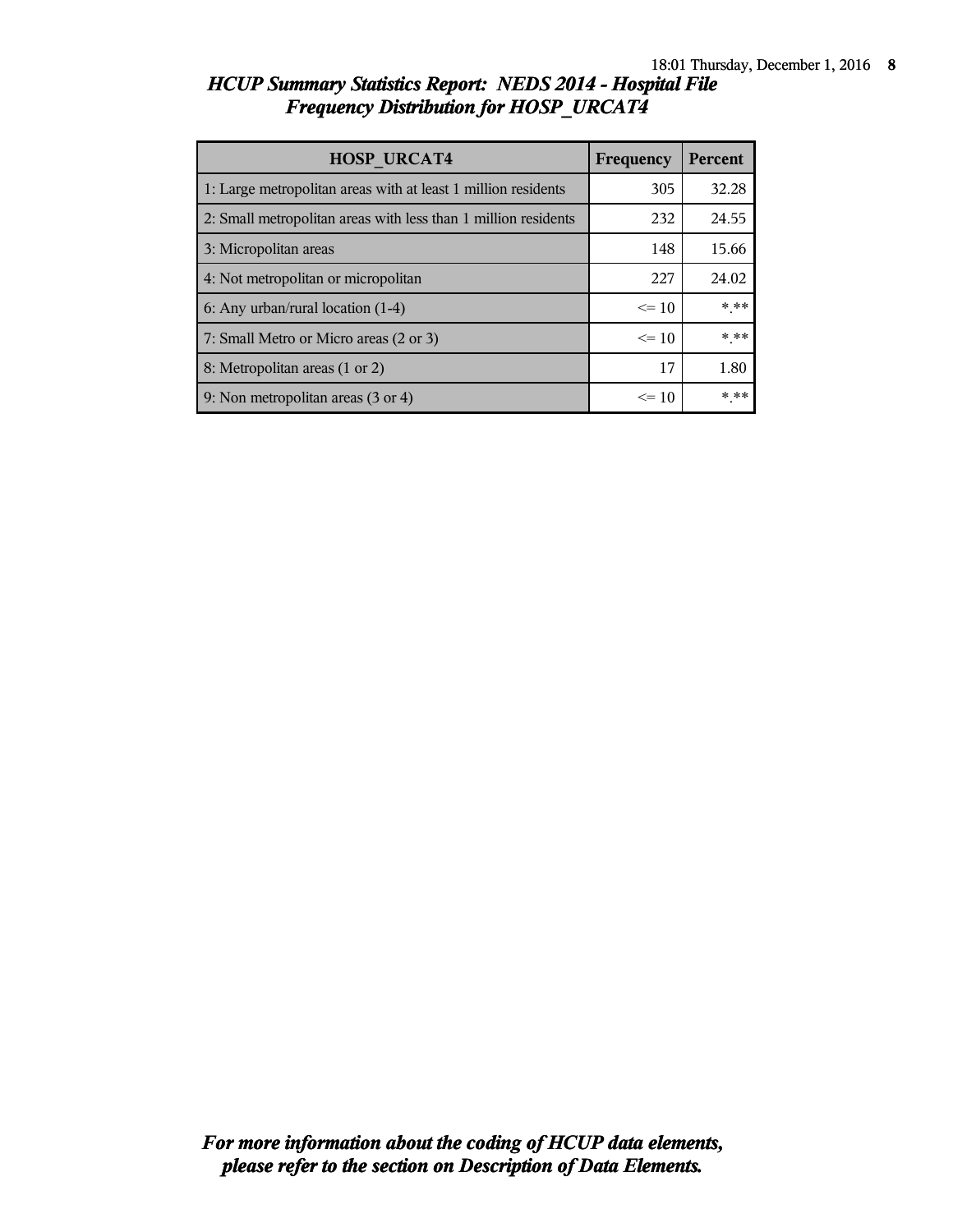| <b>HOSP UR TEACH</b>        | Frequency | Percent |
|-----------------------------|-----------|---------|
| 0: Metropolitan nonteaching | 311       | 32.91   |
| 1: Metropolitan teaching    | 254       | 26.88   |
| 2: Non-metropolitan         | 380       | 40.21   |

### *HCUP Summary Statistics Report: NEDS 2014 - Hospital File Frequency Distribution for HOSP\_UR\_TEACH*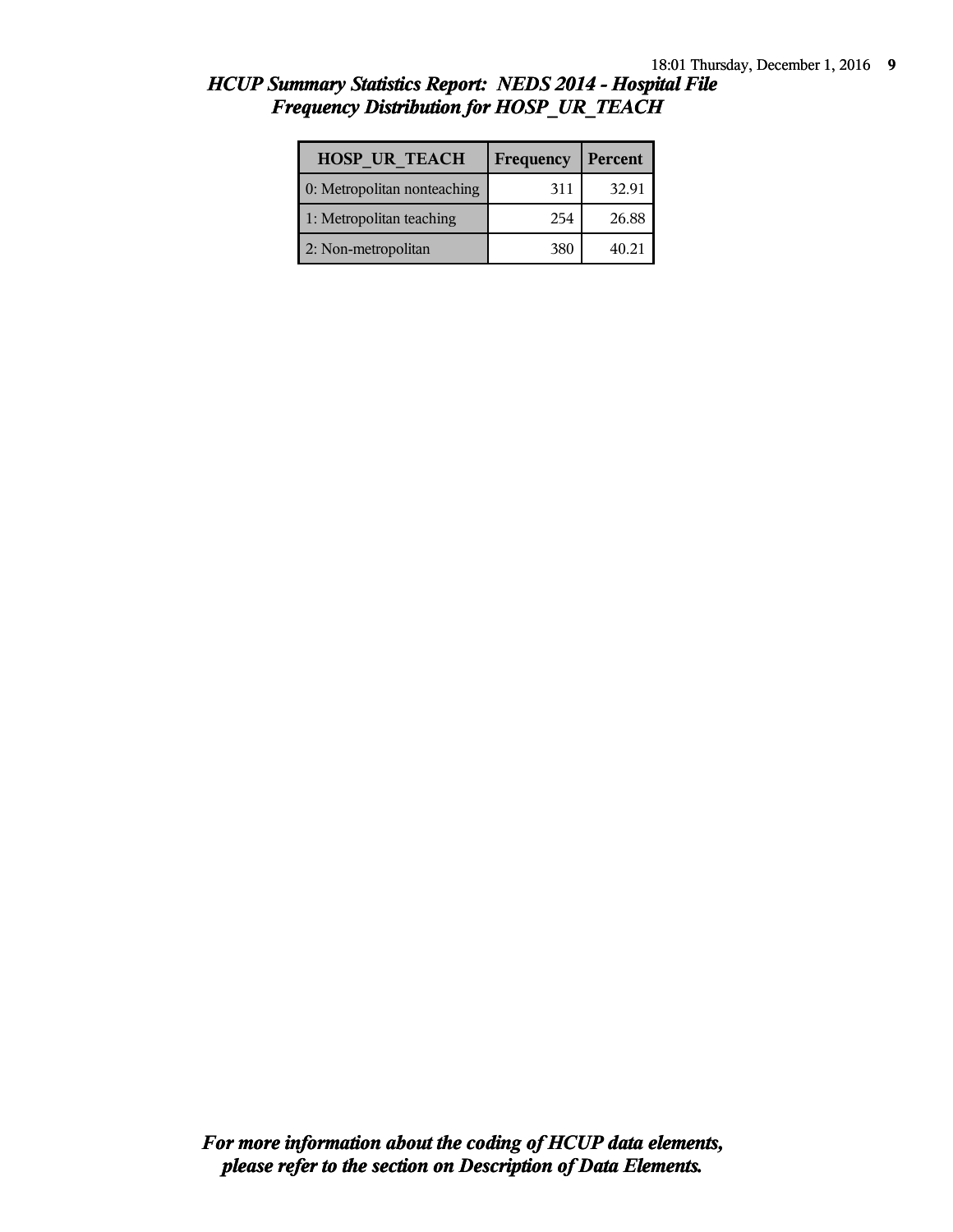## *HCUP Summary Statistics Report: NEDS 2014 - Hospital File Frequency Distribution for N\_DISC\_U*

| N DISC U   Frequency   Percent |     |        |
|--------------------------------|-----|--------|
| Non-blank                      | 945 | 100.00 |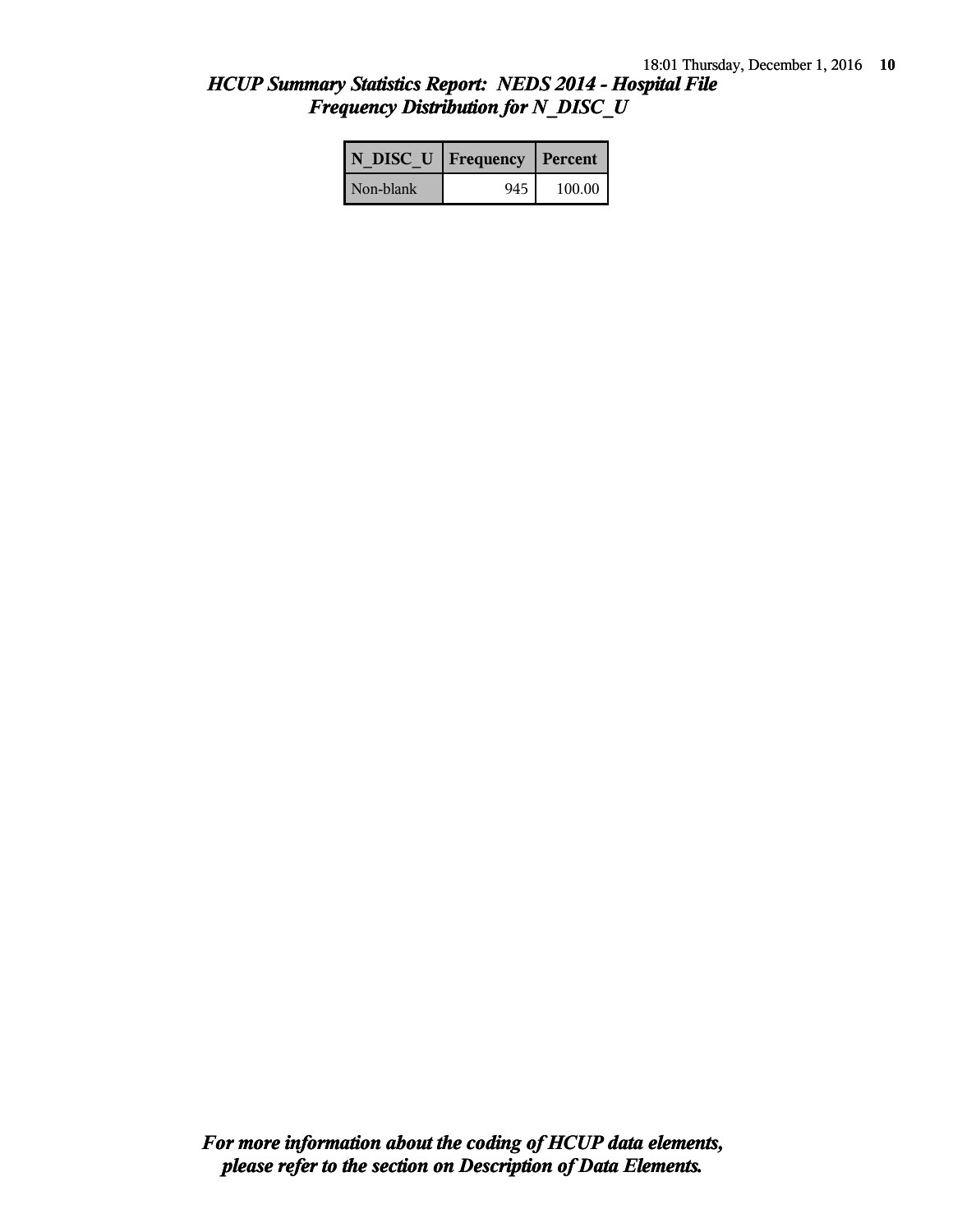## *HCUP Summary Statistics Report: NEDS 2014 - Hospital File Frequency Distribution for N\_HOSP\_U*

| N HOSP U   Frequency   Percent |     |        |
|--------------------------------|-----|--------|
| Non-blank                      | 945 | 100.00 |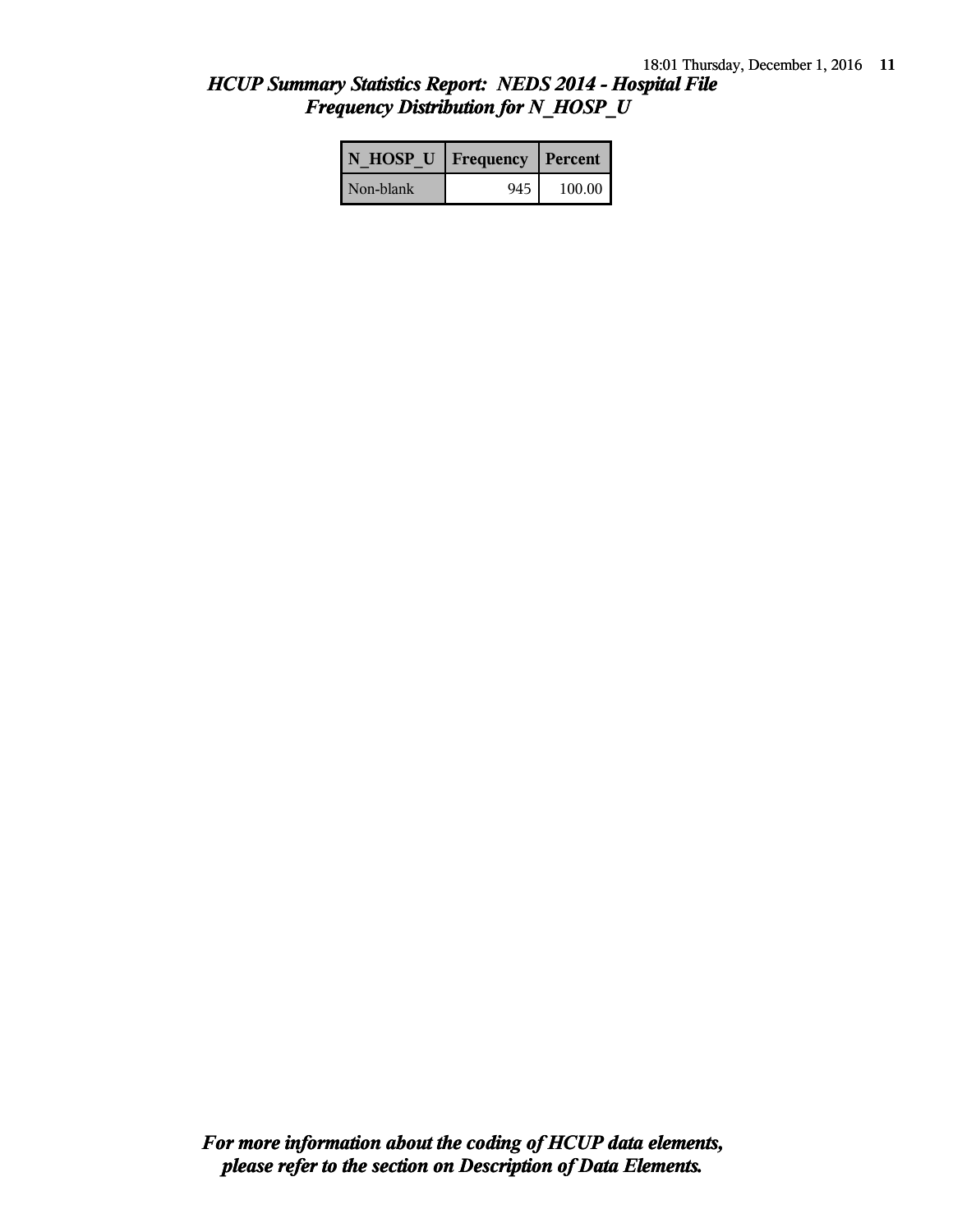## *HCUP Summary Statistics Report: NEDS 2014 - Hospital File Frequency Distribution for S\_DISC\_U*

| S DISC U   Frequency   Percent |                 |        |
|--------------------------------|-----------------|--------|
| Non-blank                      | $945 \text{ l}$ | 100.00 |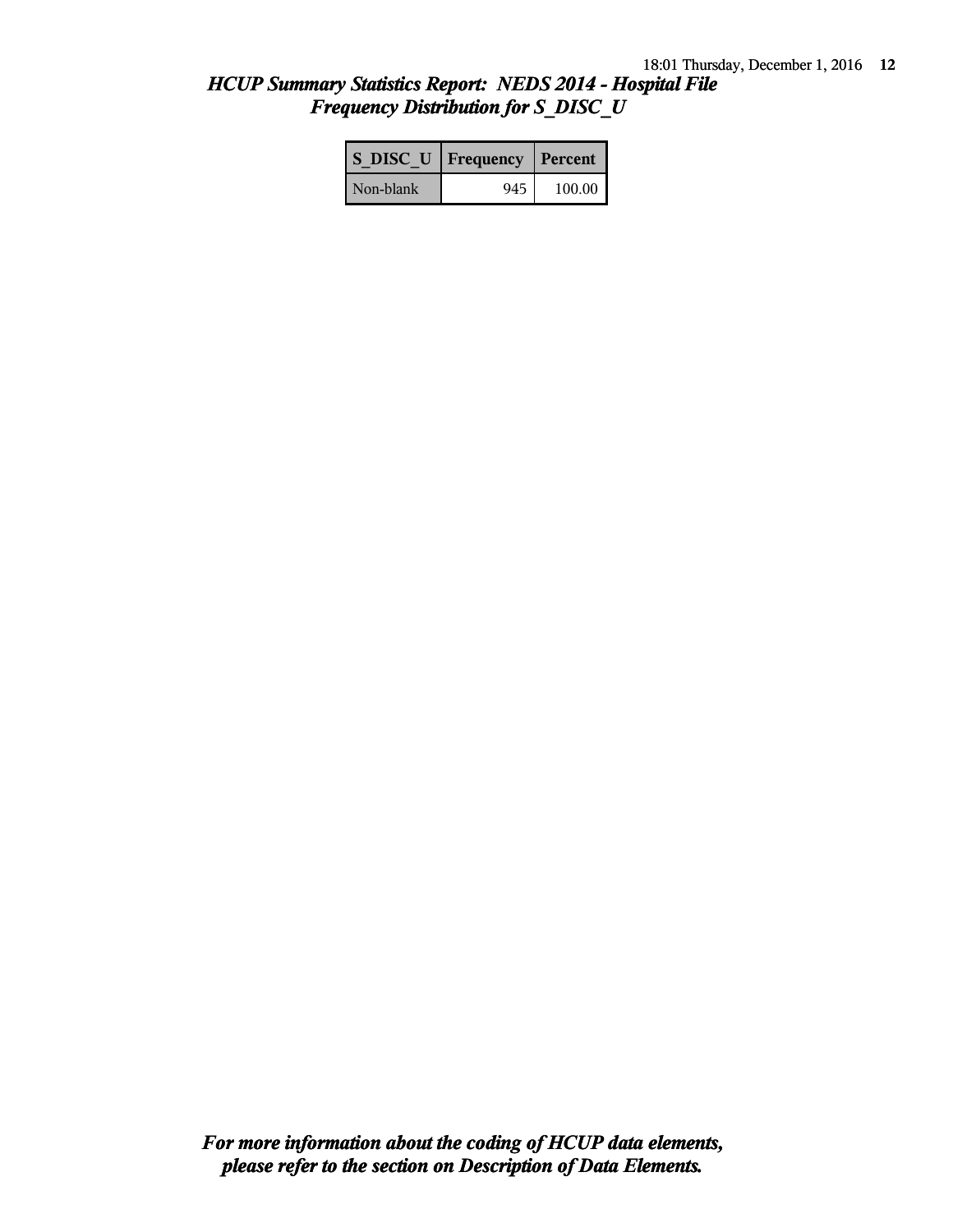## *HCUP Summary Statistics Report: NEDS 2014 - Hospital File Frequency Distribution for S\_HOSP\_U*

| S HOSP U   Frequency   Percent |     |        |  |
|--------------------------------|-----|--------|--|
| Non-blank                      | 945 | 100.00 |  |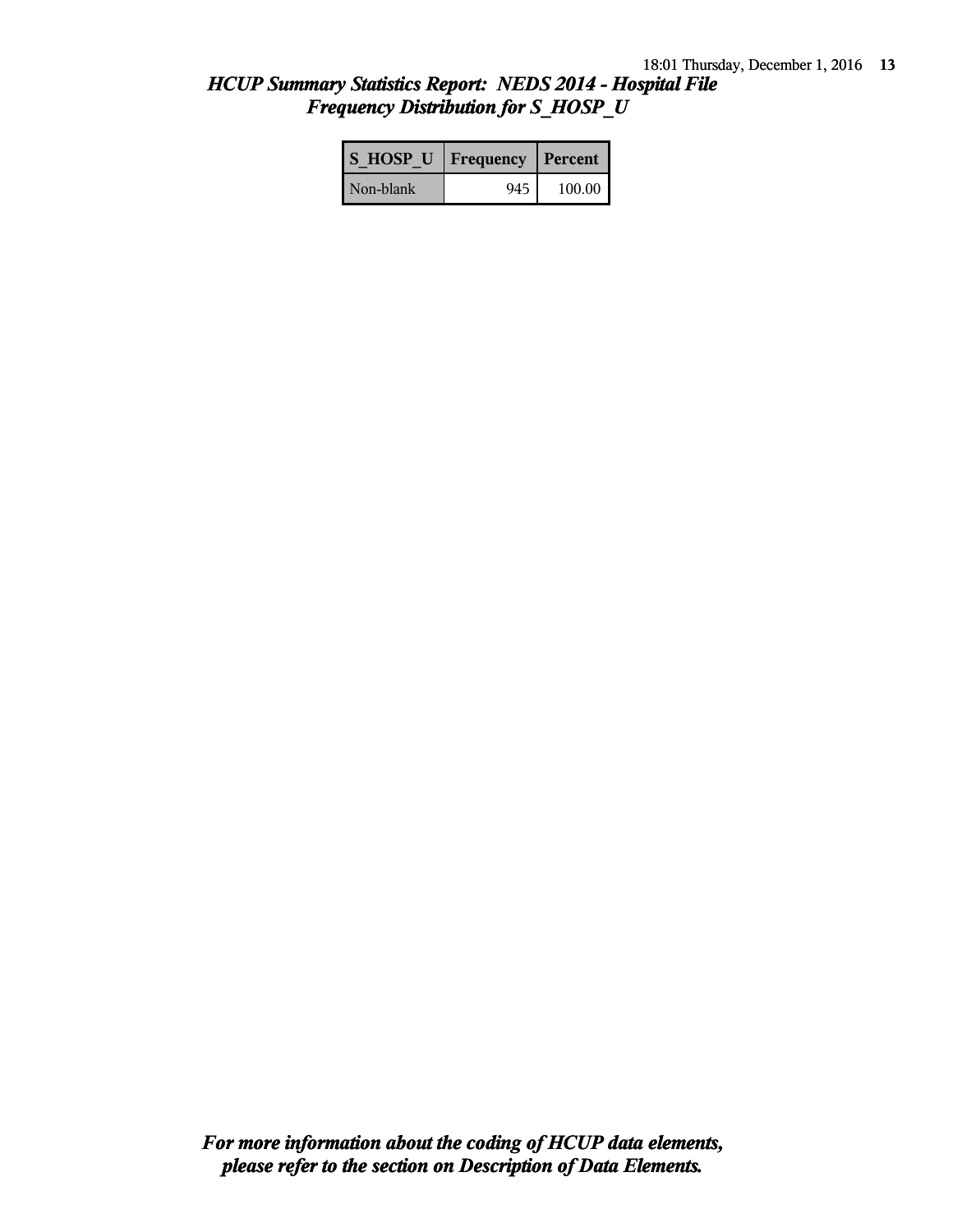## *HCUP Summary Statistics Report: NEDS 2014 - Hospital File Frequency Distribution for TOTAL\_EDVISITS*

| <b>TOTAL EDVISITS   Frequency   Percent  </b> |     |        |
|-----------------------------------------------|-----|--------|
| l Non-blank                                   | 945 | 100.00 |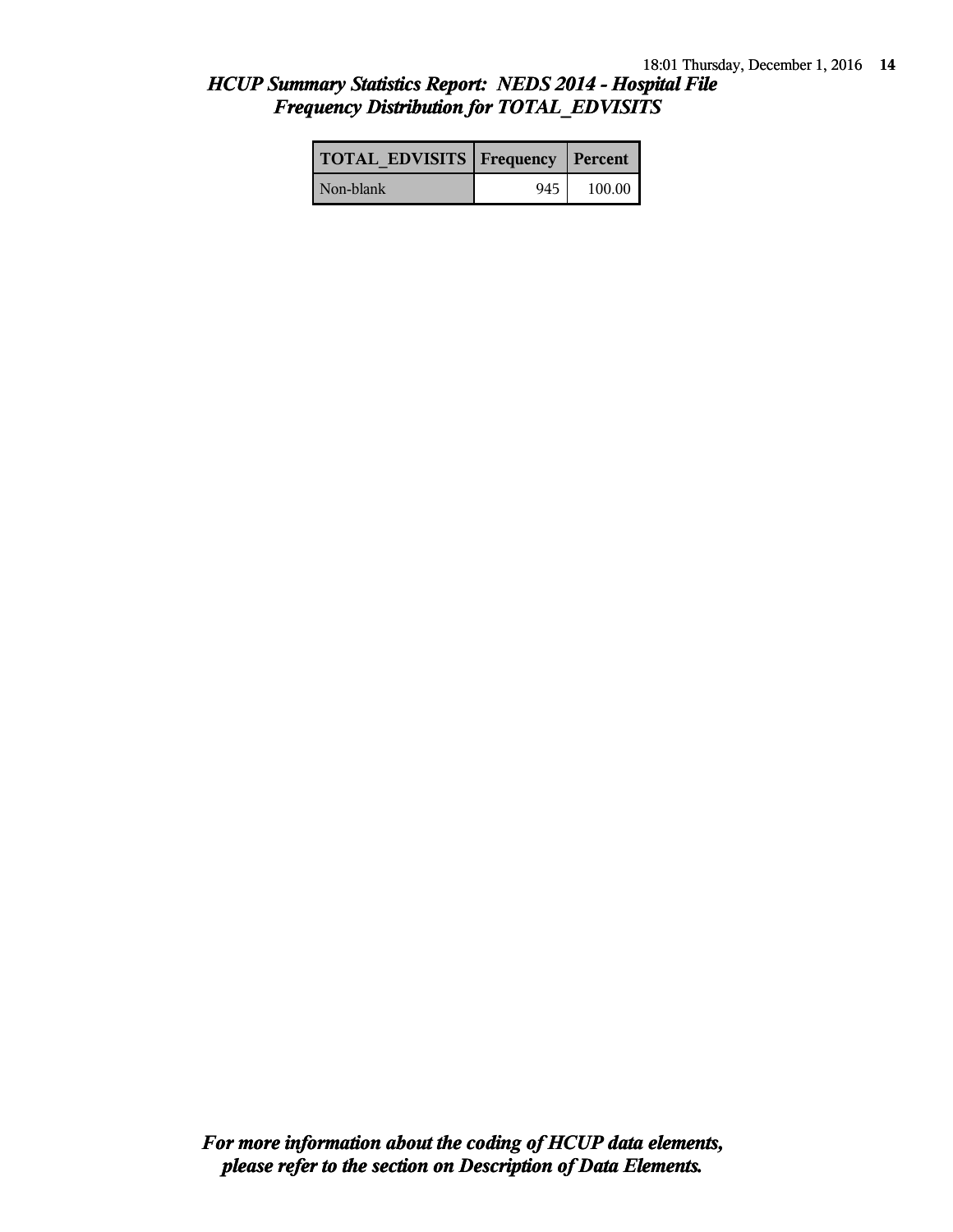## *HCUP Summary Statistics Report: NEDS 2014 - Hospital File Frequency Distribution for YEAR*

|      | <b>YEAR</b> Frequency | Percent |
|------|-----------------------|---------|
| 2014 | 945                   | 100.00  |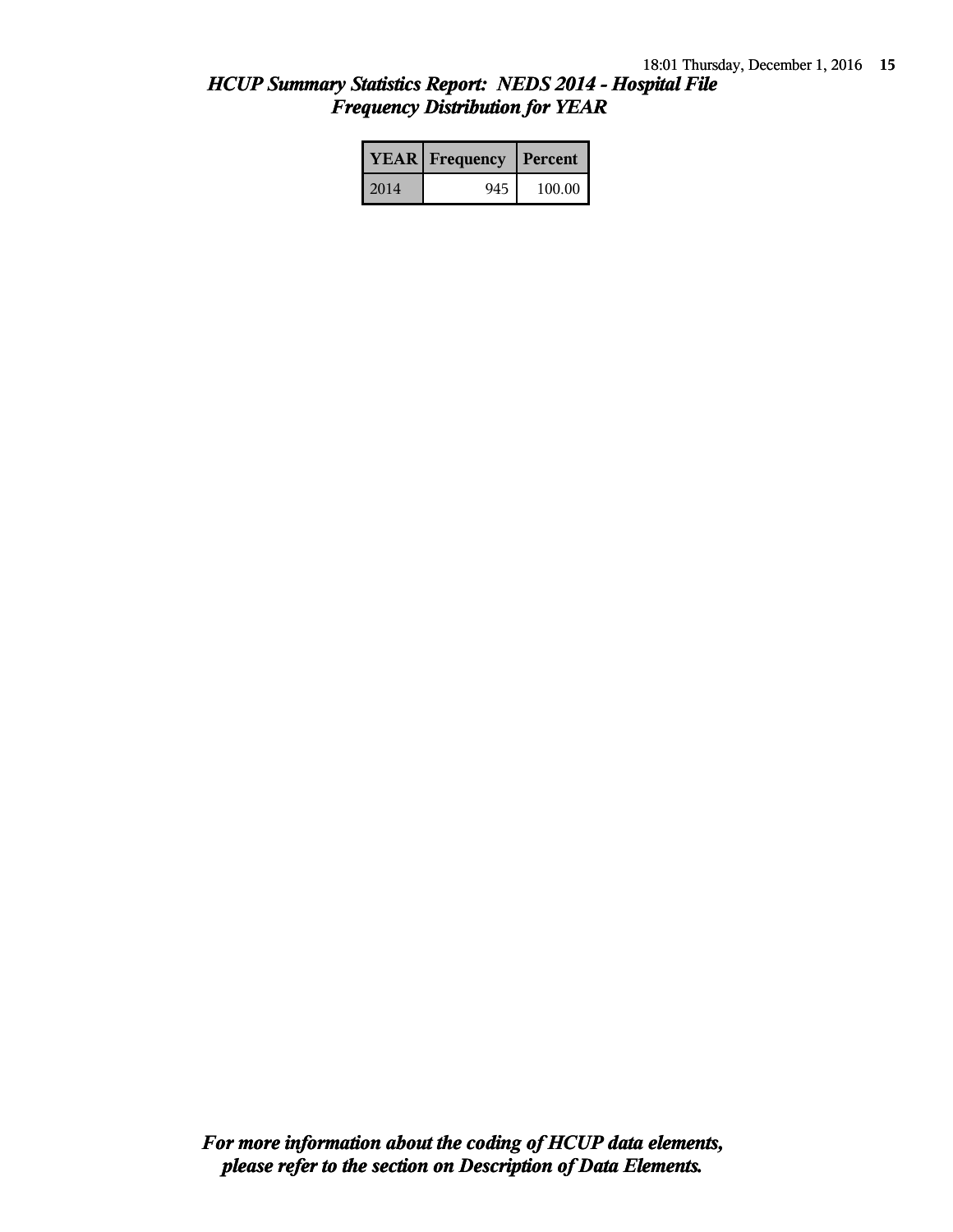| <b>Moments</b>         |            |                           |            |
|------------------------|------------|---------------------------|------------|
| N                      | 945        | <b>Sum Weights</b><br>945 |            |
| Mean                   | 4.69961428 | <b>Sum Observations</b>   | 4441.1355  |
| <b>Std Deviation</b>   | 1.37133884 | <b>Variance</b>           | 1.88057022 |
| <b>Skewness</b>        | 2.8639606  | <b>Kurtosis</b>           | 24.7842458 |
| <b>Uncorrected SS</b>  | 22646.8821 | <b>Corrected SS</b>       | 1775.25828 |
| <b>Coeff Variation</b> | 29.1798168 | <b>Std Error Mean</b>     | 0.04460966 |

#### *Variable: DISCWT (Weight to ED Visits in AHA universe)*

| <b>Basic Statistical Measures</b> |          |                            |          |
|-----------------------------------|----------|----------------------------|----------|
| Location                          |          | <b>Variability</b>         |          |
| Mean                              | 4.699614 | <b>Std Deviation</b>       | 1.37134  |
| <b>Median</b>                     | 4.483717 | <b>Variance</b>            | 1.88057  |
| Mode                              | 5.647063 | Range                      | 19.49413 |
|                                   |          | <b>Interquartile Range</b> | 1.54040  |

| Tests for Location: Mu0=0 |                             |                        |                     |         |
|---------------------------|-----------------------------|------------------------|---------------------|---------|
| <b>Test</b>               | <b>Statistic</b><br>p Value |                        |                     |         |
| Student's t               |                             | 105.3497               | Pr >  t             | < 0.001 |
| <b>Sign</b>               | M                           |                        | 472.5 $ Pr \ge  M $ | < 0.001 |
| <b>Signed Rank</b>        |                             | 223492.5 $ Pr \ge  S $ |                     | < 0.001 |

| <b>Quantiles (Definition 5)</b> |          |  |
|---------------------------------|----------|--|
| Level<br>Quantile               |          |  |
| $100\%$ Max                     | 20.51512 |  |
| 99%                             | 8.93039  |  |
| 95%                             | 6.69780  |  |
| 90%                             | 6.06948  |  |
| 75% Q3                          | 5.31262  |  |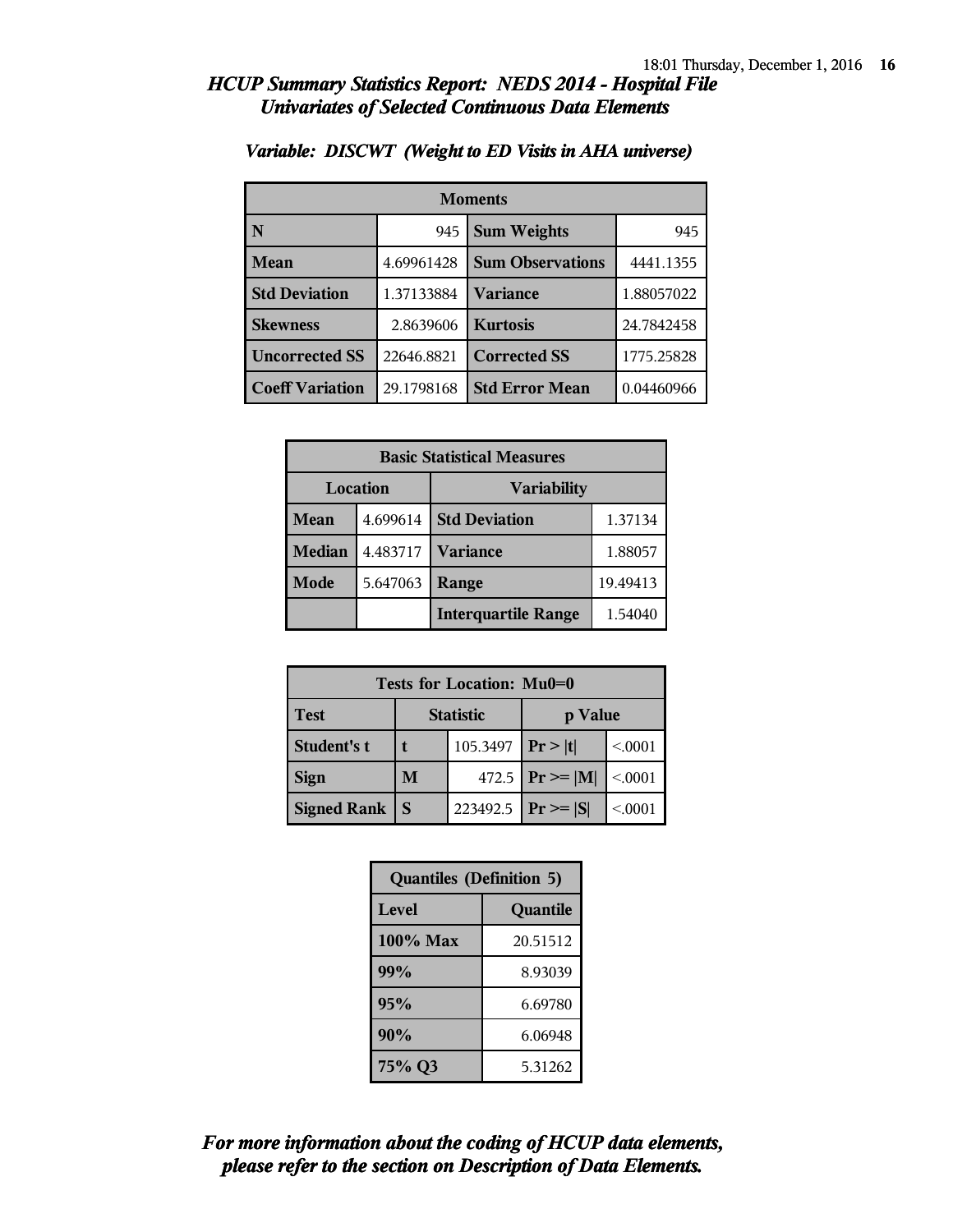| <b>Quantiles (Definition 5)</b> |          |  |
|---------------------------------|----------|--|
| Level                           | Quantile |  |
| 50% Median                      | 4.48372  |  |
| 25% Q1                          | 3.77222  |  |
| 10%                             | 3.29530  |  |
| 5%                              | 2.90104  |  |
| $1\%$                           | 2.49384  |  |
| $0\%$ Min                       | 1.02099  |  |

*Variable: DISCWT (Weight to ED Visits in AHA universe)*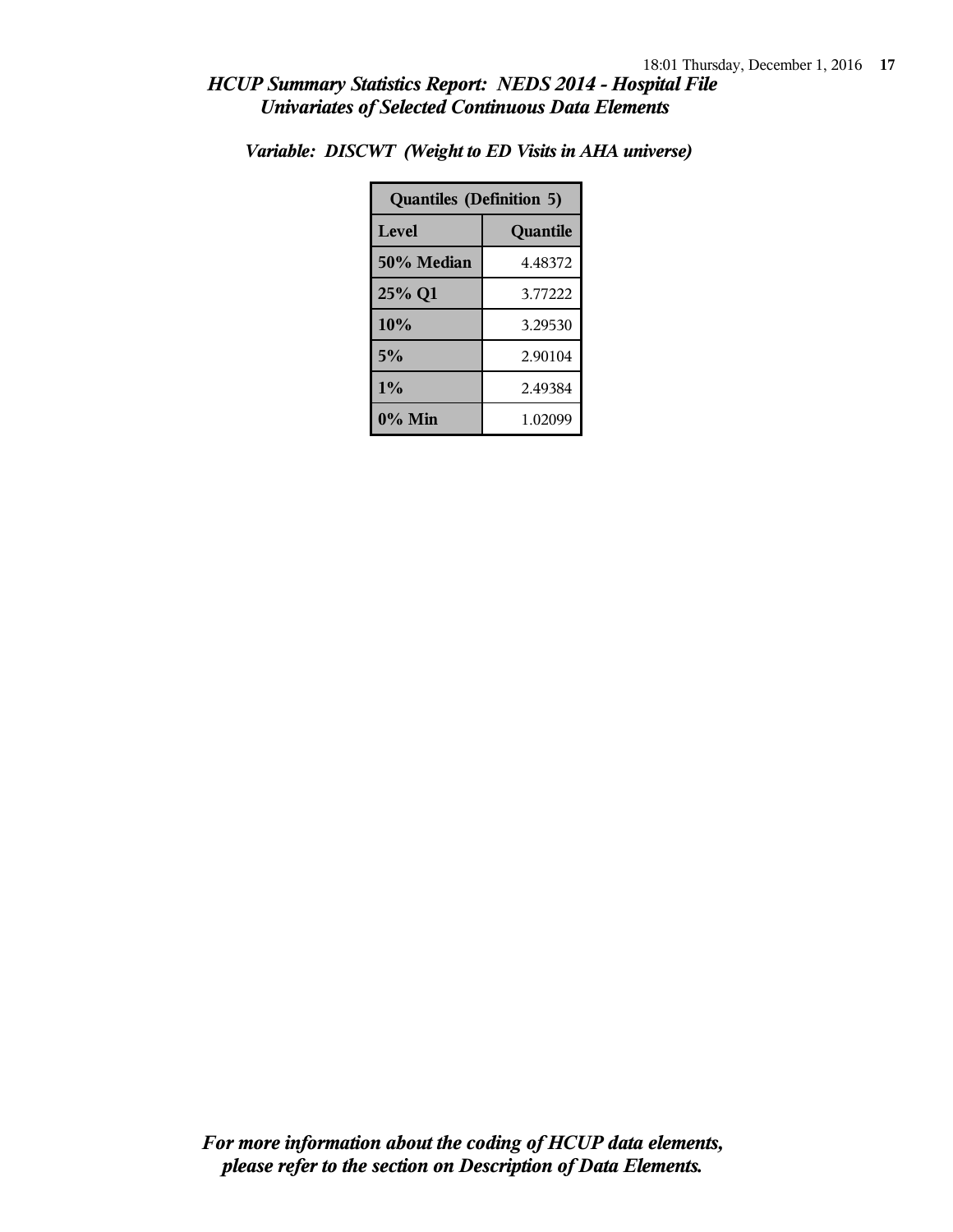| <b>Moments</b>         |            |                           |            |
|------------------------|------------|---------------------------|------------|
| N                      | 945        | <b>Sum Weights</b><br>945 |            |
| Mean                   | 4.86137566 | <b>Sum Observations</b>   | 4594       |
| <b>Std Deviation</b>   | 0.60047796 | Variance                  | 0.36057378 |
| <b>Skewness</b>        | 5.02851104 | <b>Kurtosis</b>           | 64.4506137 |
| <b>Uncorrected SS</b>  | 22673.5414 | <b>Corrected SS</b>       | 340.381645 |
| <b>Coeff Variation</b> | 12.3520172 | <b>Std Error Mean</b>     | 0.01953355 |

#### *Variable: HOSPWT (Weight to hospitals in AHA universe)*

| <b>Basic Statistical Measures</b> |          |                            |          |
|-----------------------------------|----------|----------------------------|----------|
| <b>Location</b>                   |          | <b>Variability</b>         |          |
| Mean                              | 4.861376 | <b>Std Deviation</b>       | 0.60048  |
| <b>Median</b>                     | 4.903226 | <b>Variance</b>            | 0.36057  |
| Mode                              | 5.000000 | Range                      | 10.00000 |
|                                   |          | <b>Interquartile Range</b> | 0.15152  |

| Tests for Location: Mu0=0 |                             |                       |                        |         |
|---------------------------|-----------------------------|-----------------------|------------------------|---------|
| <b>Test</b>               | <b>Statistic</b><br>p Value |                       |                        |         |
| Student's t               |                             | 248.8731   $Pr >  t $ |                        | < 0.001 |
| <b>Sign</b>               | M                           |                       | 472.5 $ Pr \ge  M $    | < .0001 |
| <b>Signed Rank</b>        | <sub>S</sub>                |                       | 223492.5 $ Pr \ge  S $ | < 0001  |

| <b>Quantiles (Definition 5)</b> |          |  |
|---------------------------------|----------|--|
| <b>Level</b><br>Quantile        |          |  |
| $100\%$ Max                     | 12.00000 |  |
| 99%                             | 6.00000  |  |
| 95%                             | 5.00000  |  |
| 90%                             | 5.00000  |  |
| 75% Q3                          | 4.96970  |  |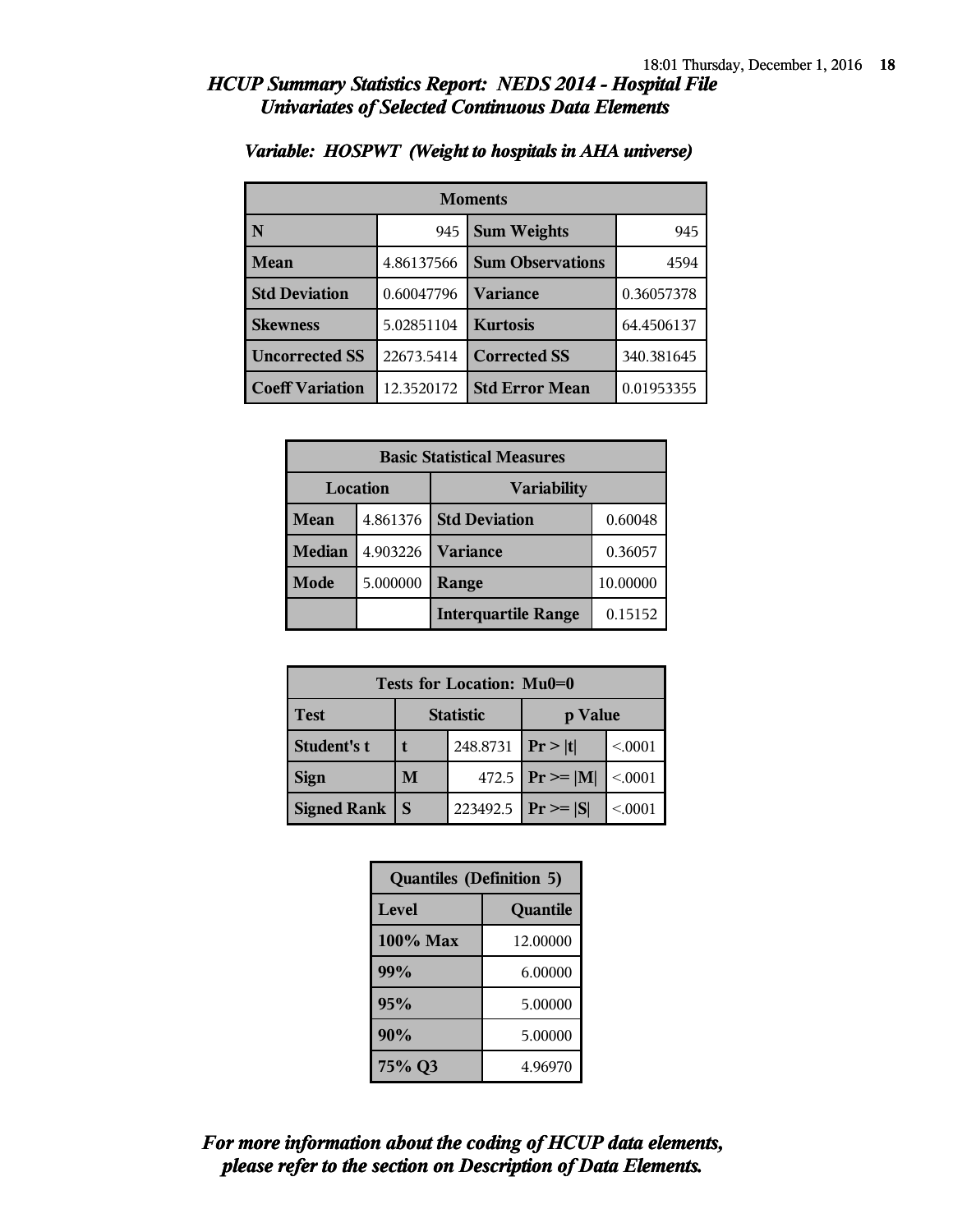| <b>Quantiles (Definition 5)</b> |          |  |
|---------------------------------|----------|--|
| Level                           | Quantile |  |
| 50% Median                      | 4.90323  |  |
| 25% Q1                          | 4.81818  |  |
| 10%                             | 4.50000  |  |
| 5%                              | 4.25000  |  |
| $1\%$                           | 3.00000  |  |
| $0\%$ Min                       | 2.00000  |  |

*Variable: HOSPWT (Weight to hospitals in AHA universe)*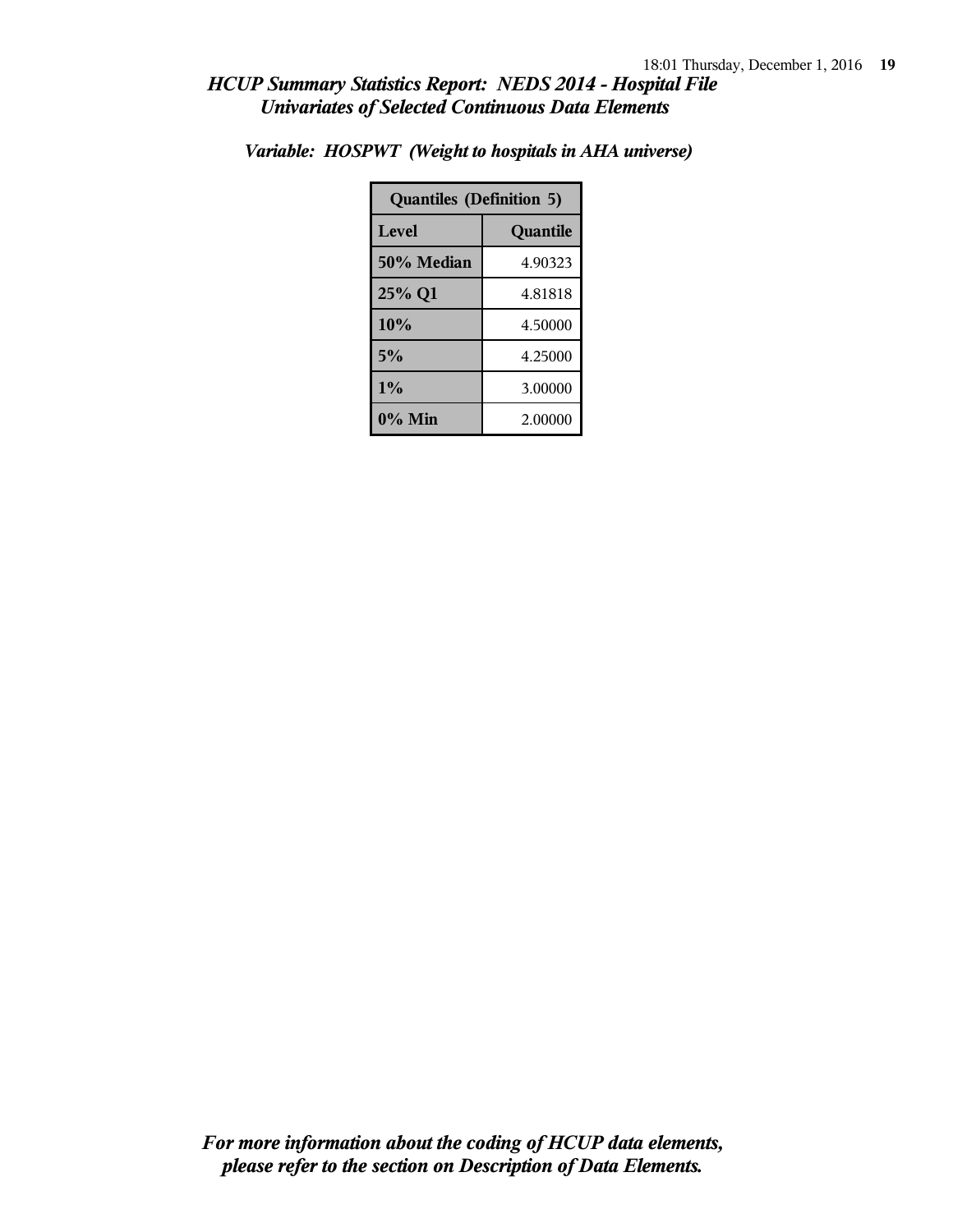| <b>Moments</b>         |            |                         |            |  |
|------------------------|------------|-------------------------|------------|--|
| N                      | 945        | <b>Sum Weights</b>      | 945        |  |
| <b>Mean</b>            | 2235387.94 | <b>Sum Observations</b> | 2112441599 |  |
| <b>Std Deviation</b>   | 1782815.96 | Variance                | 3.17843E12 |  |
| <b>Skewness</b>        | 1.61590508 | <b>Kurtosis</b>         | 2.67799913 |  |
| <b>Uncorrected SS</b>  | 7.72257E15 | <b>Corrected SS</b>     | 3.00044E15 |  |
| <b>Coeff Variation</b> | 79.7542089 | <b>Std Error Mean</b>   | 57995.0076 |  |

## *Variable: N\_DISC\_U (Number of AHA universe ED visits in NEDS\_STRATUM)*

| <b>Basic Statistical Measures</b> |         |                                 |            |  |
|-----------------------------------|---------|---------------------------------|------------|--|
| Location<br><b>Variability</b>    |         |                                 |            |  |
| Mean                              | 2235388 | <b>Std Deviation</b><br>1782816 |            |  |
| <b>Median</b>                     | 1692755 | <b>Variance</b>                 | 3.17843E12 |  |
| Mode                              | 1276880 | Range                           | 8047105    |  |
|                                   |         | <b>Interquartile Range</b>      | 1901965    |  |

| Tests for Location: Mu0=0 |                             |                        |                     |         |  |  |
|---------------------------|-----------------------------|------------------------|---------------------|---------|--|--|
| <b>Test</b>               | <b>Statistic</b><br>p Value |                        |                     |         |  |  |
| Student's t               |                             | 38.54449               | Pr >  t             | < 0.001 |  |  |
| <b>Sign</b>               | M                           |                        | 472.5 $ Pr \ge  M $ | < 0.001 |  |  |
| <b>Signed Rank</b>        | <b>S</b>                    | 223492.5 $ Pr \ge  S $ |                     | < 0001  |  |  |

| <b>Quantiles (Definition 5)</b> |         |  |
|---------------------------------|---------|--|
| Level<br>Quantile               |         |  |
| $100\%$ Max                     | 8141302 |  |
| 99%                             | 8141302 |  |
| 95%                             | 6791364 |  |
| 90%                             | 4514894 |  |
| 75% Q3                          | 2913971 |  |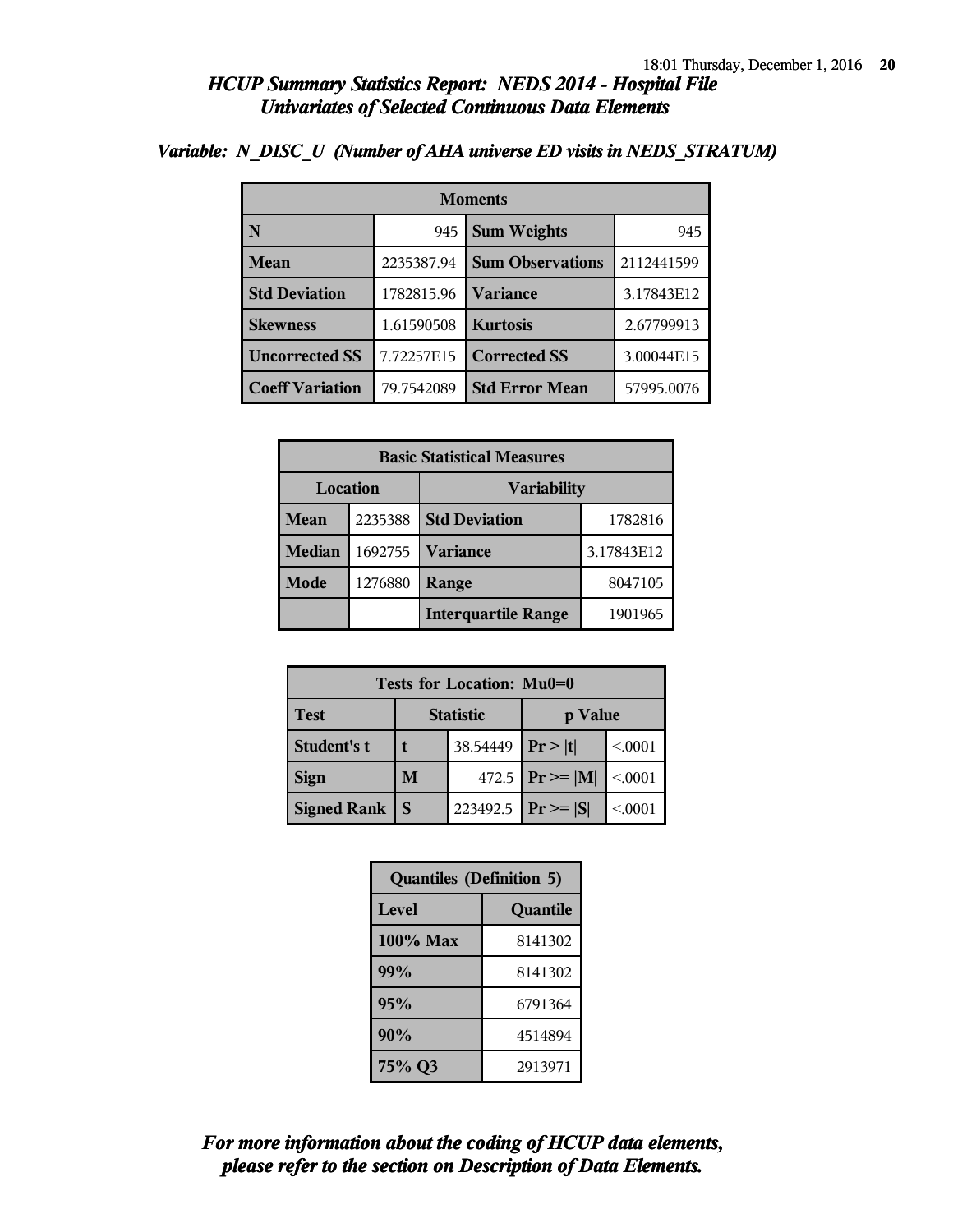*Variable: N\_DISC\_U (Number of AHA universe ED visits in NEDS\_STRATUM)*

| <b>Quantiles (Definition 5)</b> |         |  |
|---------------------------------|---------|--|
| Level<br>Quantile               |         |  |
| 50% Median                      | 1692755 |  |
| 25% Q1                          | 1012006 |  |
| 10%                             | 586315  |  |
| 5%                              | 346250  |  |
| 1%                              | 155691  |  |
| $0\%$ Min                       | 94197   |  |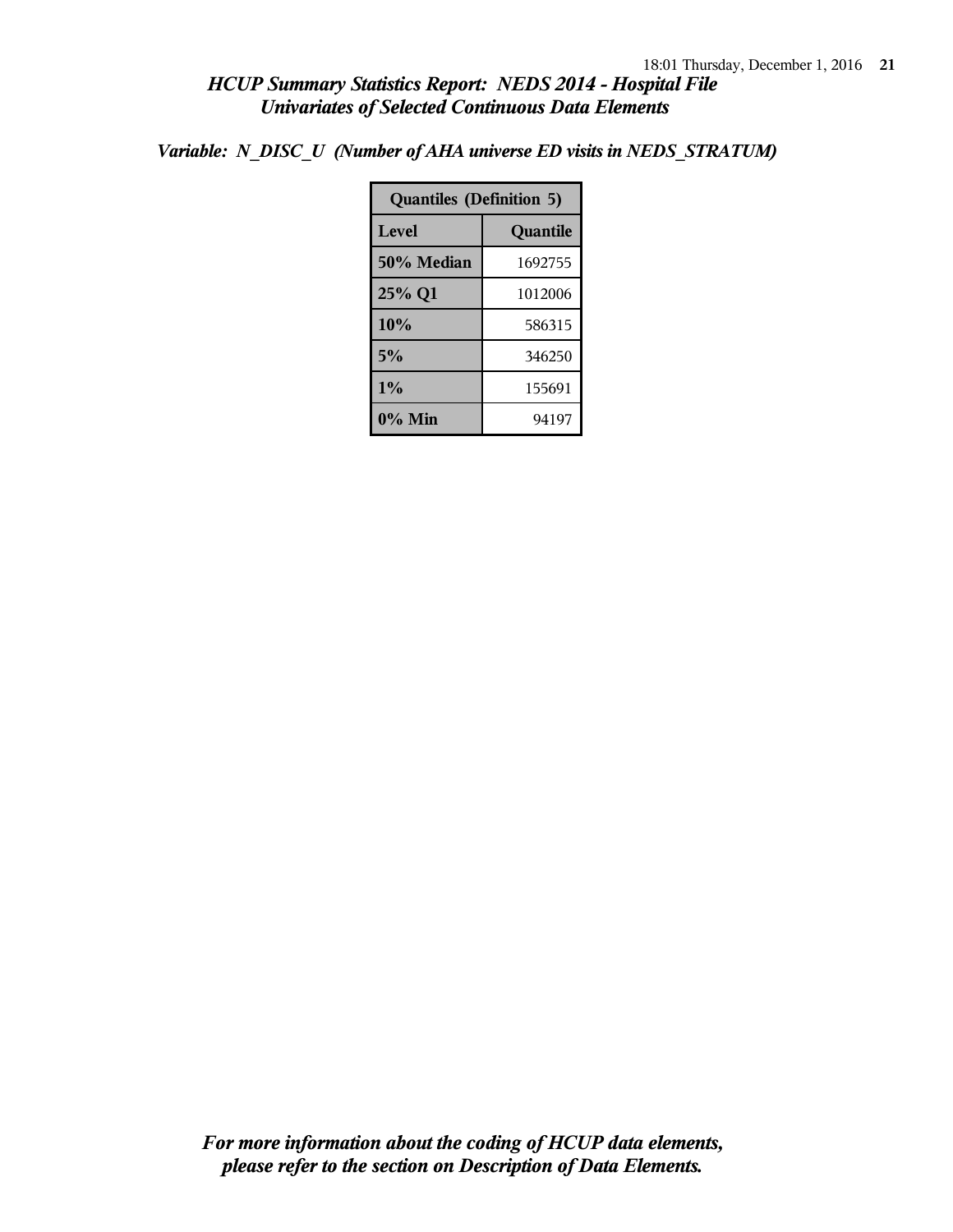| <b>Moments</b>         |            |                         |              |  |
|------------------------|------------|-------------------------|--------------|--|
| N                      | 945        | <b>Sum Weights</b>      | 945          |  |
| Mean                   | 99.5259259 | <b>Sum Observations</b> | 94052        |  |
| <b>Std Deviation</b>   | 63.6802428 | Variance                | 4055.17332   |  |
| <b>Skewness</b>        | 0.63516176 | <b>Kurtosis</b>         | $-0.2559235$ |  |
| <b>Uncorrected SS</b>  | 13188696   | <b>Corrected SS</b>     | 3828083.61   |  |
| <b>Coeff Variation</b> | 63.9835723 | <b>Std Error Mean</b>   | 2.07151845   |  |

#### *Variable: N\_HOSP\_U (Number of AHA universe hospitals in NEDS\_STRATUM)*

| <b>Basic Statistical Measures</b> |          |                            |           |  |
|-----------------------------------|----------|----------------------------|-----------|--|
| Location<br><b>Variability</b>    |          |                            |           |  |
| Mean                              | 99.5259  | <b>Std Deviation</b>       | 63.68024  |  |
| <b>Median</b>                     | 87.0000  | <b>Variance</b>            | 4055      |  |
| Mode                              | 254.0000 | Range                      | 250.00000 |  |
|                                   |          | <b>Interquartile Range</b> | 107.00000 |  |

| Tests for Location: Mu0=0 |                             |                        |                     |         |  |  |
|---------------------------|-----------------------------|------------------------|---------------------|---------|--|--|
| <b>Test</b>               | <b>Statistic</b><br>p Value |                        |                     |         |  |  |
| Student's t               |                             | 48.04491               | Pr >  t             | < 0.001 |  |  |
| <b>Sign</b>               | M                           |                        | 472.5 $ Pr \ge  M $ | < 0.001 |  |  |
| <b>Signed Rank</b>        |                             | 223492.5 $ Pr \ge  S $ |                     | < 0.001 |  |  |

| <b>Quantiles (Definition 5)</b> |          |  |
|---------------------------------|----------|--|
| <b>Level</b>                    | Quantile |  |
| $100\%$ Max                     | 254      |  |
| 99%                             | 254      |  |
| 95%                             | 254      |  |
| 90%                             | 176      |  |
| 75% Q3                          | 154      |  |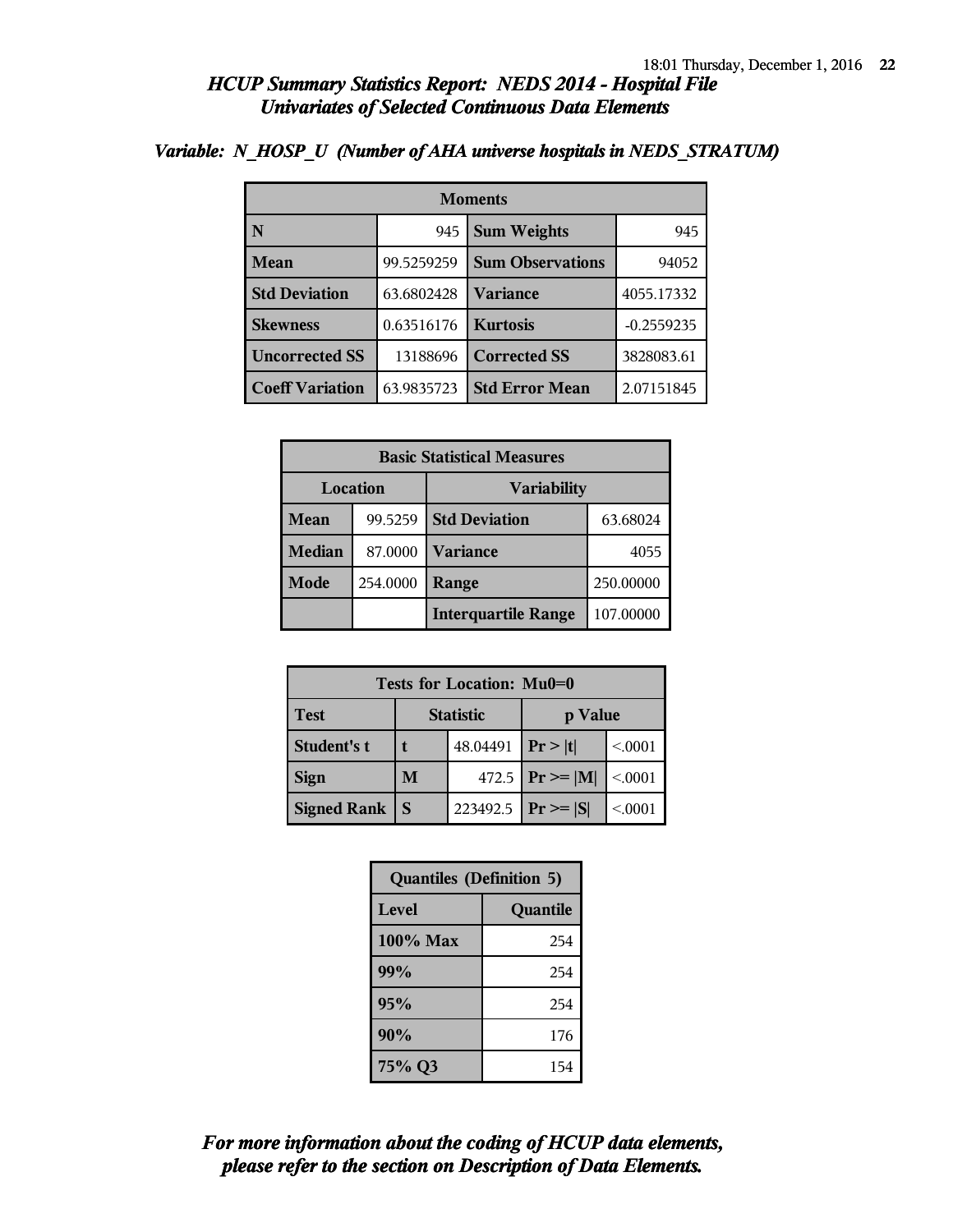*Variable: N\_HOSP\_U (Number of AHA universe hospitals in NEDS\_STRATUM)*

| <b>Quantiles (Definition 5)</b> |          |  |
|---------------------------------|----------|--|
| Level                           | Quantile |  |
| 50% Median                      | 87       |  |
| 25% Q1                          | 47       |  |
| 10%                             | 22       |  |
| 5%                              | 17       |  |
| 1%                              |          |  |
| $0\%$ Min                       |          |  |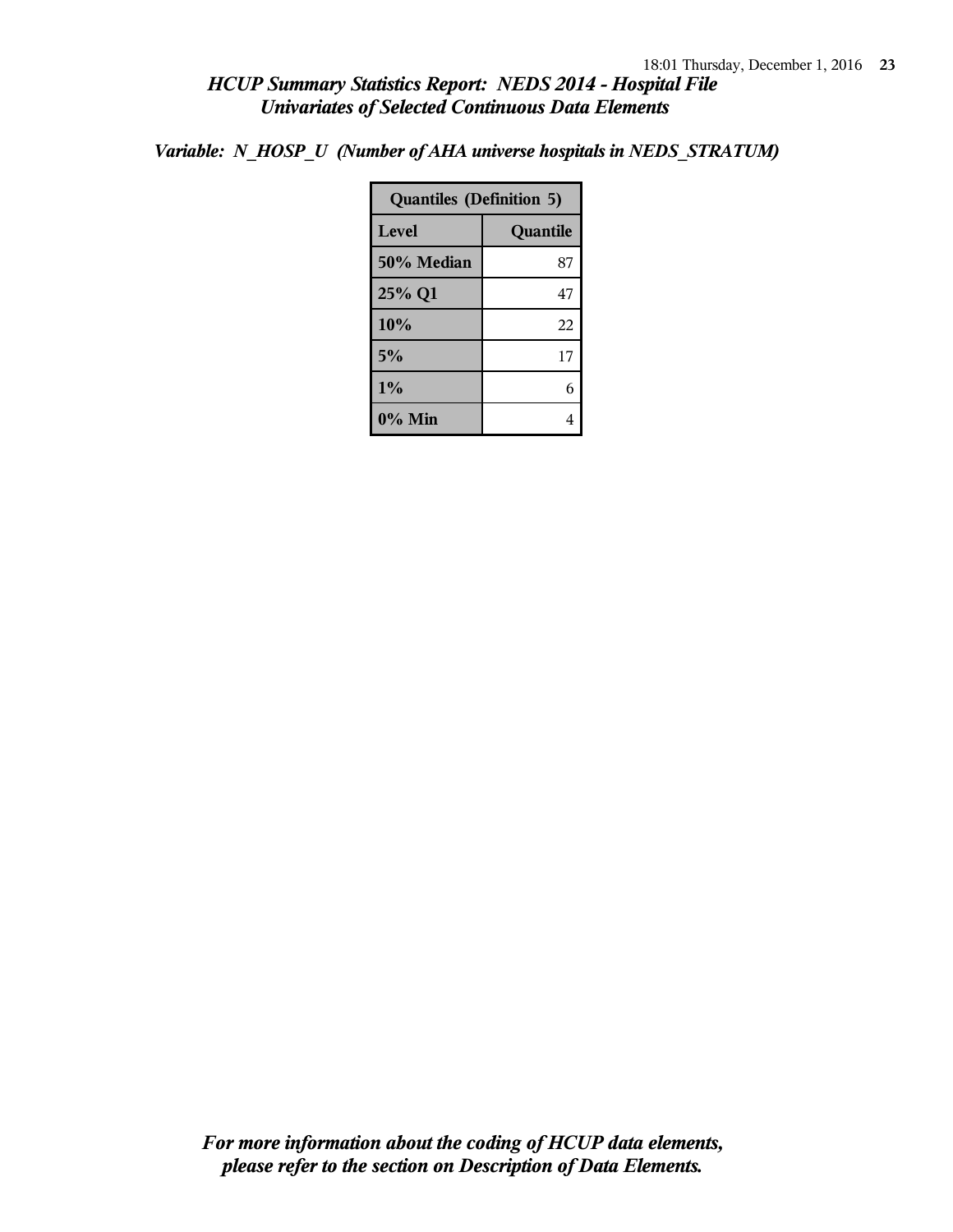| <b>Moments</b>         |            |                         |            |  |
|------------------------|------------|-------------------------|------------|--|
| N                      | 945        | <b>Sum Weights</b>      | 945        |  |
| <b>Mean</b>            | 517504.844 | <b>Sum Observations</b> | 489042078  |  |
| <b>Std Deviation</b>   | 452876.179 | Variance                | 2.05097E11 |  |
| <b>Skewness</b>        | 1.99706162 | <b>Kurtosis</b>         | 4.61618383 |  |
| <b>Uncorrected SS</b>  | 4.46693E14 | <b>Corrected SS</b>     | 1.93611E14 |  |
| <b>Coeff Variation</b> | 87.511486  | <b>Std Error Mean</b>   | 14732.0632 |  |

### *Variable: S\_DISC\_U (Number of sample discharges in NEDS\_STRATUM)*

| <b>Basic Statistical Measures</b> |          |                            |            |  |
|-----------------------------------|----------|----------------------------|------------|--|
| Location<br><b>Variability</b>    |          |                            |            |  |
| Mean                              | 517504.8 | <b>Std Deviation</b>       | 452876     |  |
| <b>Median</b>                     | 428452.0 | <b>Variance</b>            | 2.05097E11 |  |
| Mode                              | 224362.0 | Range                      | 2181359    |  |
|                                   |          | <b>Interquartile Range</b> | 404630     |  |

| <b>Tests for Location: Mu0=0</b> |                             |          |                     |         |  |  |
|----------------------------------|-----------------------------|----------|---------------------|---------|--|--|
| <b>Test</b>                      | <b>Statistic</b><br>p Value |          |                     |         |  |  |
| Student's t                      | 35.12779                    |          | Pr >  t             | < 0.001 |  |  |
| <b>Sign</b>                      | M                           |          | 472.5 $ Pr \ge  M $ | < 0.001 |  |  |
| <b>Signed Rank</b>               | <sub>S</sub>                | 223492.5 | $Pr \geq  S $       | < 0001  |  |  |

| <b>Quantiles (Definition 5)</b> |         |  |  |
|---------------------------------|---------|--|--|
| Level<br>Quantile               |         |  |  |
| 100% Max                        | 2207575 |  |  |
| 99%                             | 2207575 |  |  |
| 95%                             | 1535993 |  |  |
| 90%                             | 1004458 |  |  |
| 75% Q3                          | 628992  |  |  |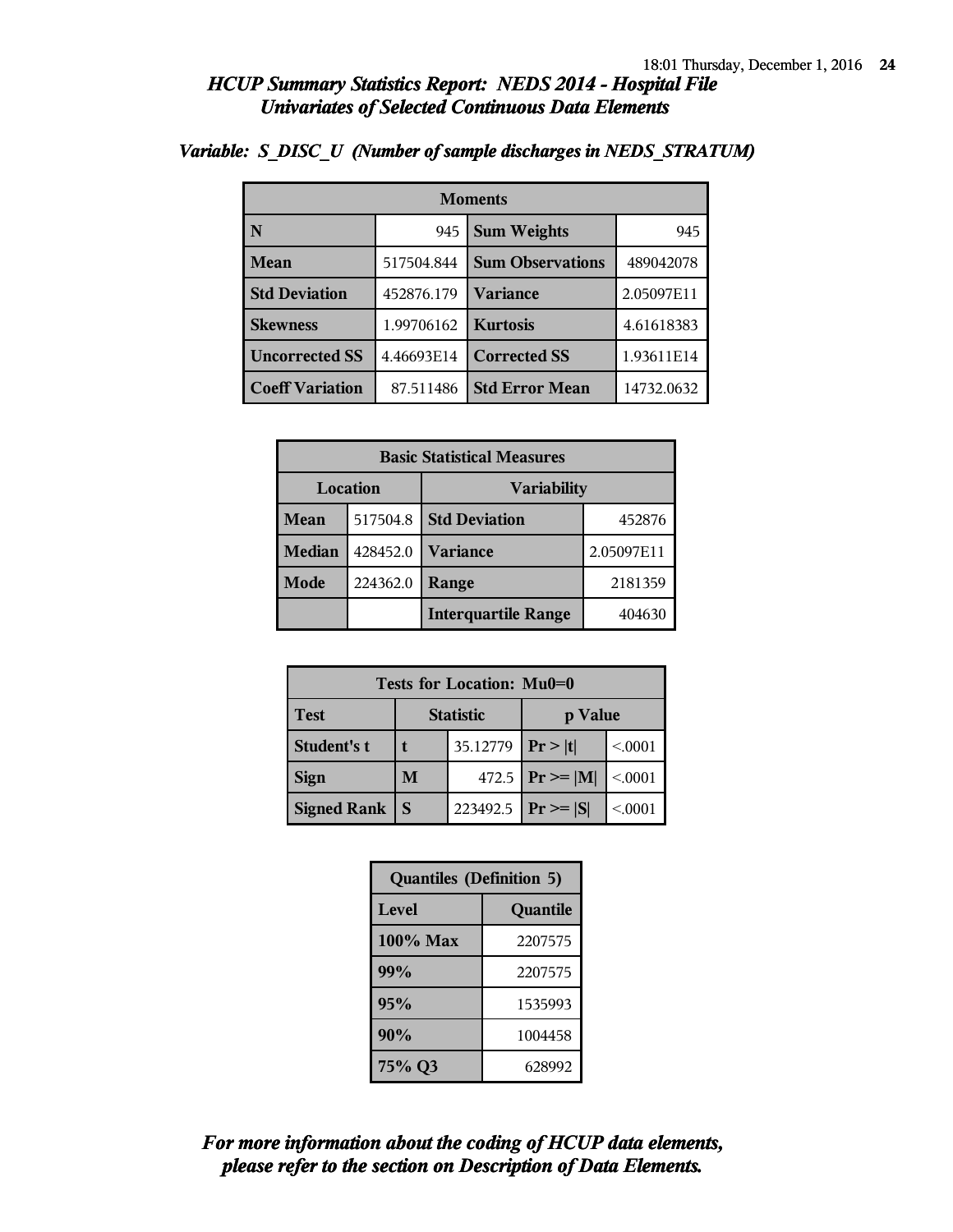*Variable: S\_DISC\_U (Number of sample discharges in NEDS\_STRATUM)*

| <b>Quantiles (Definition 5)</b> |          |  |
|---------------------------------|----------|--|
| Level                           | Quantile |  |
| 50% Median                      | 428452   |  |
| 25% Q1                          | 224362   |  |
| 10%                             | 111638   |  |
| 5%                              | 81028    |  |
| $1\%$                           | 29822    |  |
| 0% Min                          | 26216    |  |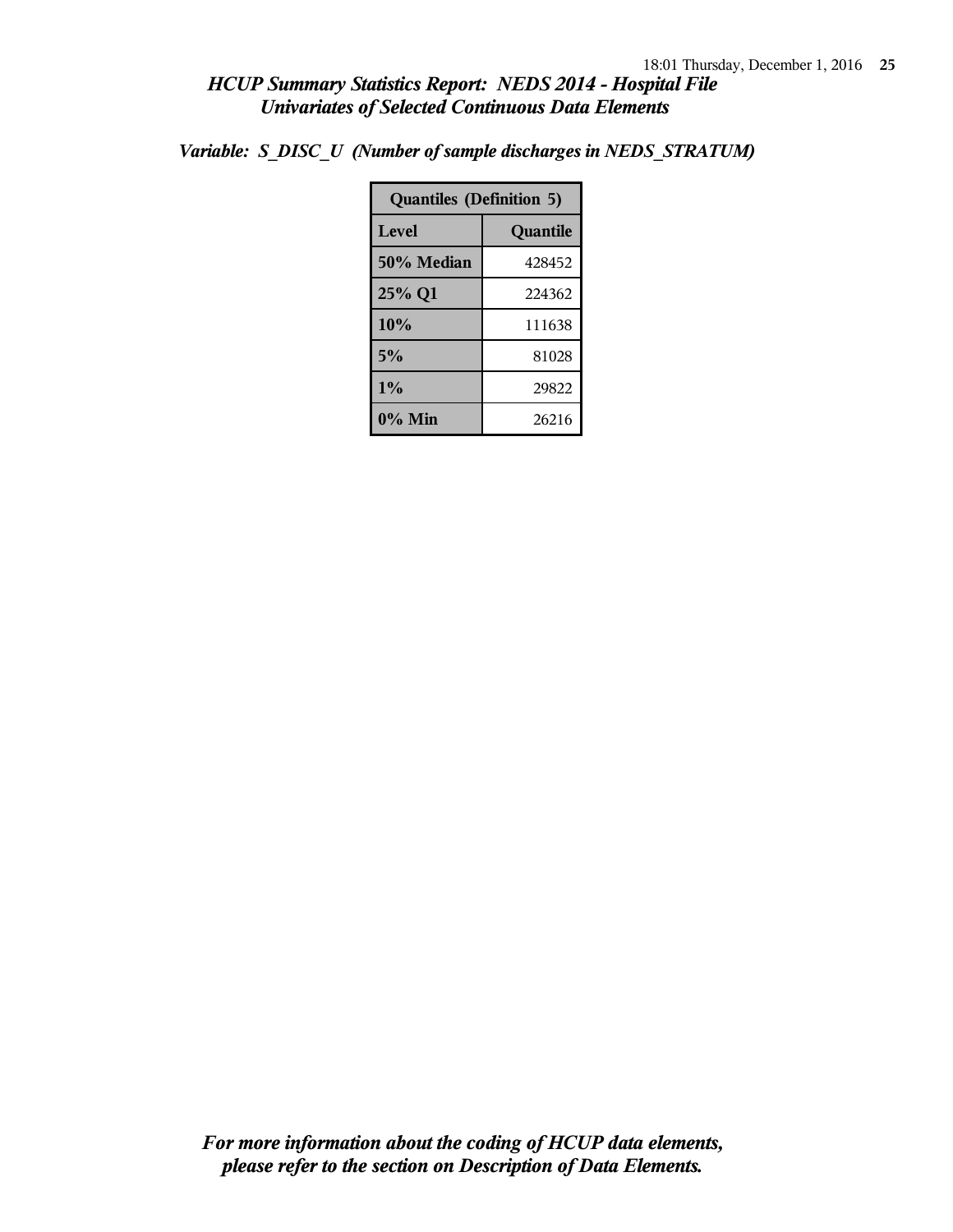| <b>Moments</b>         |            |                         |              |  |  |
|------------------------|------------|-------------------------|--------------|--|--|
| N                      | 945        | <b>Sum Weights</b>      | 945          |  |  |
| Mean                   | 20.2465608 | <b>Sum Observations</b> | 19133        |  |  |
| <b>Std Deviation</b>   | 12.7360572 | <b>Variance</b>         | 162.207152   |  |  |
| <b>Skewness</b>        | 0.63172265 | <b>Kurtosis</b>         | $-0.2777876$ |  |  |
| <b>Uncorrected SS</b>  | 540501     | <b>Corrected SS</b>     | 153123.551   |  |  |
| <b>Coeff Variation</b> | 62.9047928 | <b>Std Error Mean</b>   | 0.41430397   |  |  |

#### *Variable: S\_HOSP\_U (Number of sample hospitals in NEDS\_STRATUM)*

| <b>Basic Statistical Measures</b> |          |                            |           |  |
|-----------------------------------|----------|----------------------------|-----------|--|
|                                   | Location | <b>Variability</b>         |           |  |
| Mean                              | 20.24656 | <b>Std Deviation</b>       | 12.73606  |  |
| <b>Median</b>                     | 18.00000 | <b>Variance</b>            | 162.20715 |  |
| Mode                              | 16.00000 | Range                      | 49.00000  |  |
|                                   |          | <b>Interquartile Range</b> | 21.00000  |  |

*Note: The mode displayed is the smallest of 2 modes with a count of 64.*

| Tests for Location: Mu0=0 |                             |          |                   |         |  |  |
|---------------------------|-----------------------------|----------|-------------------|---------|--|--|
| <b>Test</b>               | <b>Statistic</b><br>p Value |          |                   |         |  |  |
| Student's t               |                             | 48.86886 | Pr> t <br>< 0.001 |         |  |  |
| <b>Sign</b>               | М                           | 472.5    | $ Pr \ge =  M $   | < .0001 |  |  |
| <b>Signed Rank</b>        | S                           | 223492.5 | $Pr \geq  S $     | < 0.001 |  |  |

| <b>Quantiles (Definition 5)</b> |          |  |
|---------------------------------|----------|--|
| Level                           | Quantile |  |
| $100\%$ Max                     | 51       |  |
| 99%                             | 51       |  |
| 95%                             | 51       |  |
| 90%                             | 36       |  |
| 75% Q3                          | 31       |  |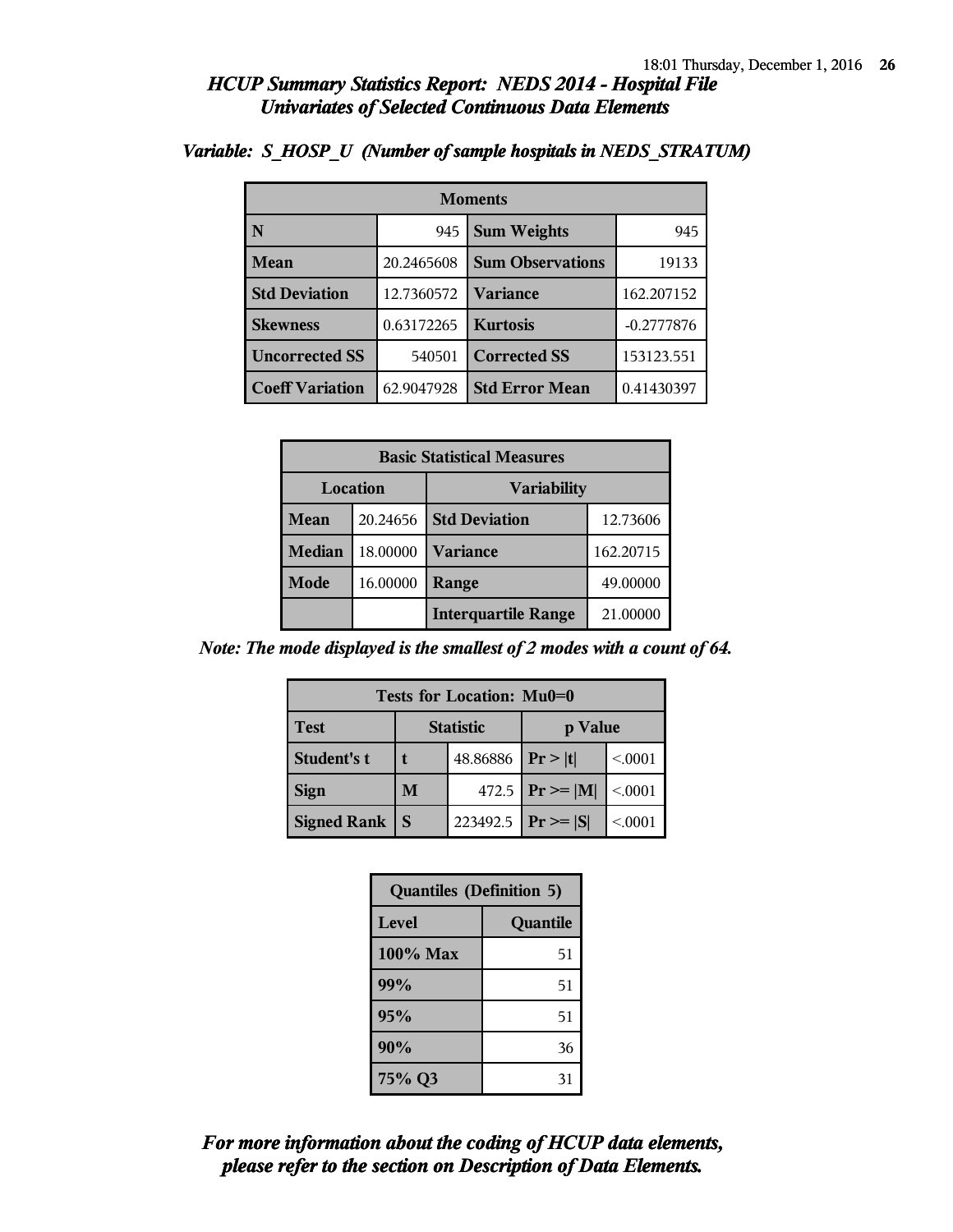*Variable: S\_HOSP\_U (Number of sample hospitals in NEDS\_STRATUM)*

| <b>Quantiles (Definition 5)</b> |          |  |
|---------------------------------|----------|--|
| Level                           | Quantile |  |
| 50% Median                      | 18       |  |
| 25% Q1                          | 10       |  |
| 10%                             | 5        |  |
| 5%                              | 4        |  |
| 1%                              | 2        |  |
| $0\%$ Min                       |          |  |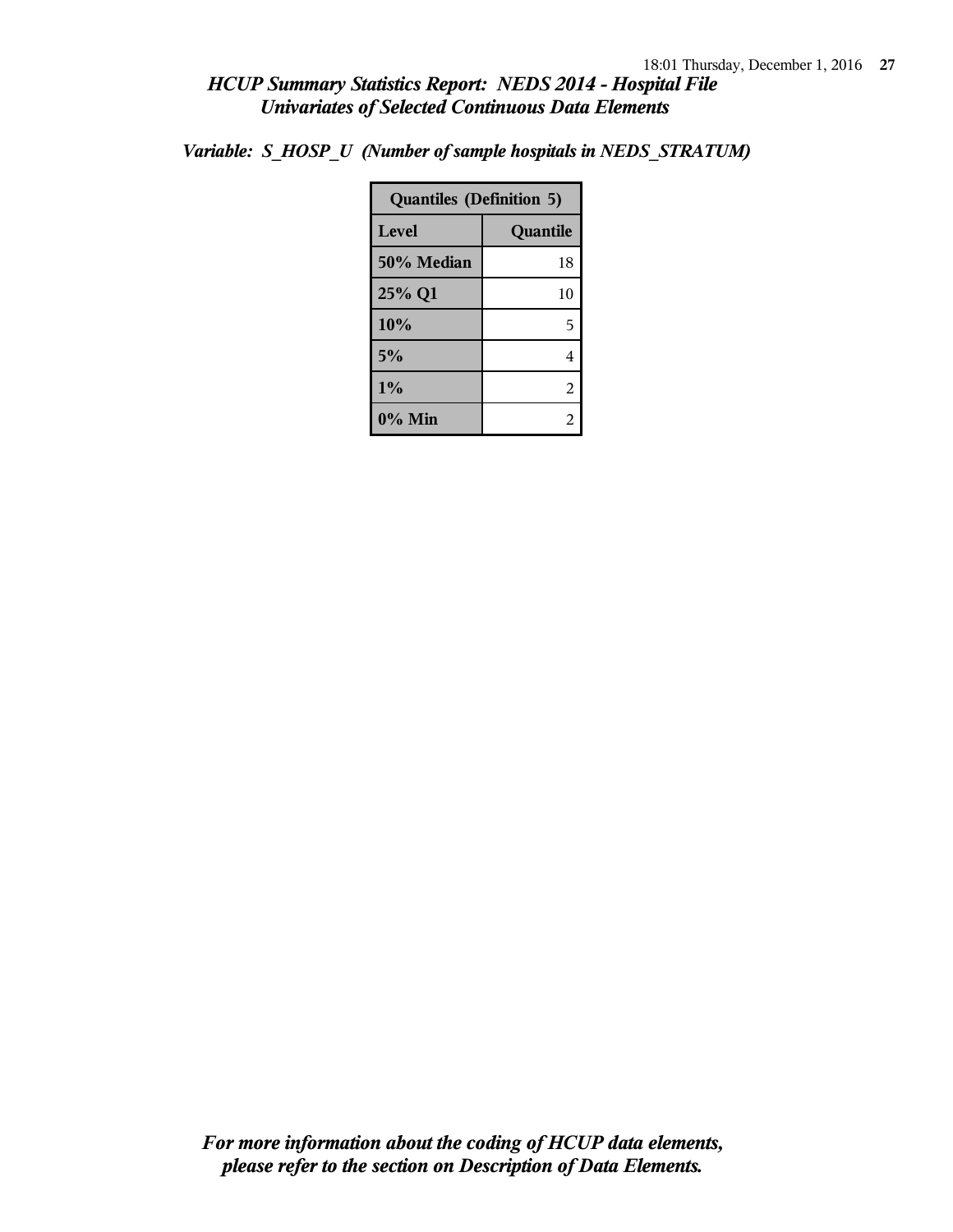#### *Variable: TOTAL\_EDVISITS (Total number of ED visits from this hospital in the NEDS)*

| <b>Moments</b>         |            |                         |            |  |  |
|------------------------|------------|-------------------------|------------|--|--|
| N                      | 945        | <b>Sum Weights</b>      | 945        |  |  |
| Mean                   | 32832.1873 | <b>Sum Observations</b> | 31026417   |  |  |
| <b>Std Deviation</b>   | 34611.3169 | Variance                | 1197943259 |  |  |
| <b>Skewness</b>        | 4.1059655  | <b>Kurtosis</b>         | 40.4952058 |  |  |
| <b>Uncorrected SS</b>  | 2.14952E12 | <b>Corrected SS</b>     | 1.13086E12 |  |  |
| <b>Coeff Variation</b> | 105.418858 | <b>Std Error Mean</b>   | 1125.90622 |  |  |

| <b>Basic Statistical Measures</b> |          |                            |            |  |
|-----------------------------------|----------|----------------------------|------------|--|
| Location<br><b>Variability</b>    |          |                            |            |  |
| Mean                              | 32832.19 | <b>Std Deviation</b>       | 34611      |  |
| <b>Median</b>                     | 24122.00 | <b>Variance</b>            | 1197943259 |  |
| Mode                              | 2392.00  | Range                      | 500306     |  |
|                                   |          | <b>Interquartile Range</b> | 39503      |  |

*Note: The mode displayed is the smallest of 5 modes with a count of 2.*

| Tests for Location: Mu0=0 |                             |          |               |         |  |  |
|---------------------------|-----------------------------|----------|---------------|---------|--|--|
| <b>Test</b>               | <b>Statistic</b><br>p Value |          |               |         |  |  |
| Student's t               | 29.16068                    |          | Pr >  t       | < 0.001 |  |  |
| <b>Sign</b>               | M                           | 472.5    | $Pr \geq  M $ | < 0.001 |  |  |
| <b>Signed Rank</b>        | S                           | 223492.5 | $ Pr \ge  S $ | < 0001  |  |  |

| <b>Quantiles (Definition 5)</b> |          |
|---------------------------------|----------|
| Level                           | Quantile |
| $100\%$ Max                     | 500307   |
| 99%                             | 125191   |
| 95%                             | 92664    |
| 90%                             | 73368    |
| 75% Q3                          | 48000    |